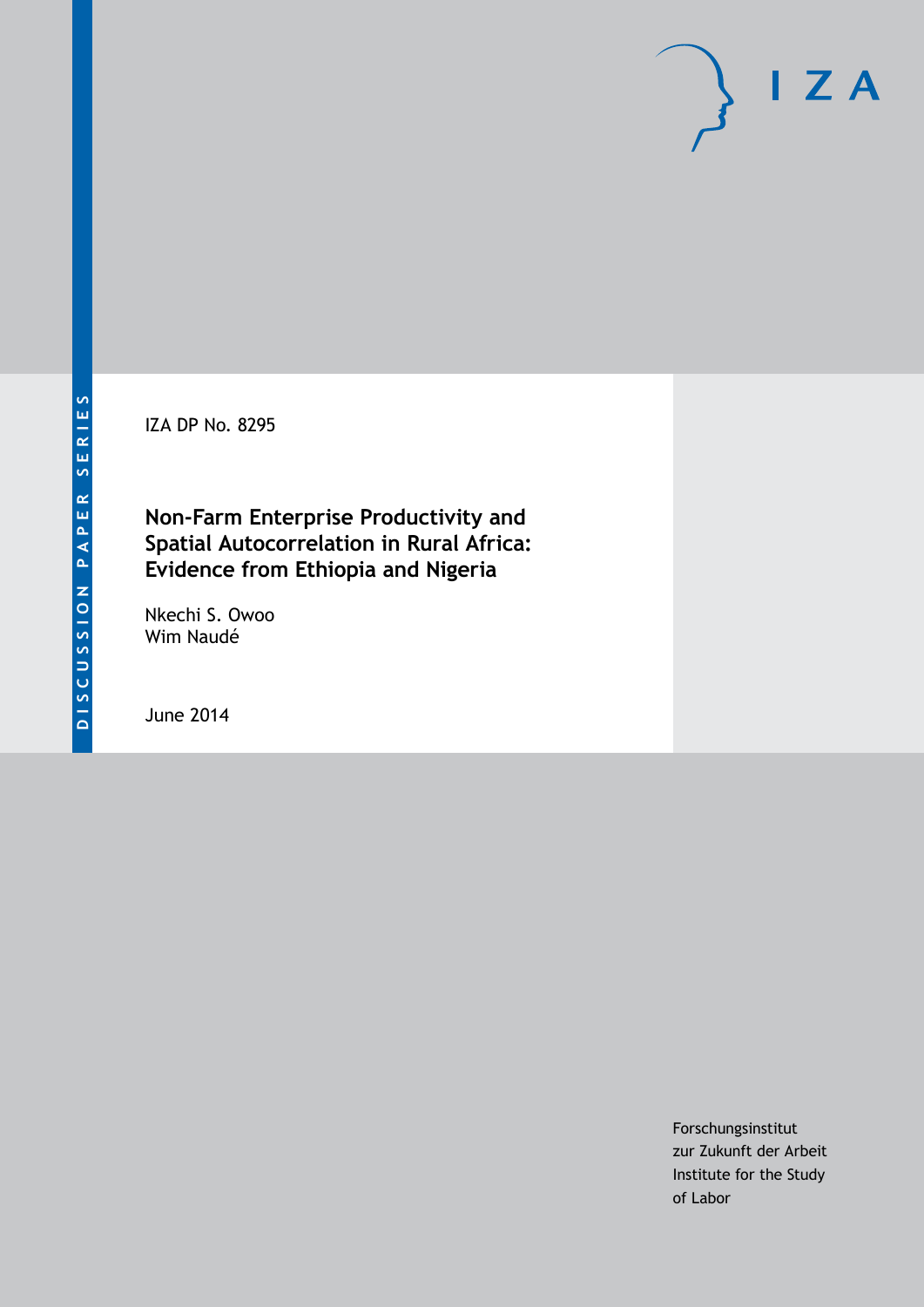# **Non-Farm Enterprise Productivity and Spatial Autocorrelation in Rural Africa: Evidence from Ethiopia and Nigeria**

**Nkechi S. Owoo**

*University of Ghana*

### **Wim Naudé**

*MsM, Maastricht University, UNU-MERIT and IZA*

### Discussion Paper No. 8295 June 2014

IZA

P.O. Box 7240 53072 Bonn **Germany** 

Phone: +49-228-3894-0 Fax: +49-228-3894-180 E-mail: [iza@iza.org](mailto:iza@iza.org)

Any opinions expressed here are those of the author(s) and not those of IZA. Research published in this series may include views on policy, but the institute itself takes no institutional policy positions. The IZA research network is committed to the IZA Guiding Principles of Research Integrity.

The Institute for the Study of Labor (IZA) in Bonn is a local and virtual international research center and a place of communication between science, politics and business. IZA is an independent nonprofit organization supported by Deutsche Post Foundation. The center is associated with the University of Bonn and offers a stimulating research environment through its international network, workshops and conferences, data service, project support, research visits and doctoral program. IZA engages in (i) original and internationally competitive research in all fields of labor economics, (ii) development of policy concepts, and (iii) dissemination of research results and concepts to the interested public.

IZA Discussion Papers often represent preliminary work and are circulated to encourage discussion. Citation of such a paper should account for its provisional character. A revised version may be available directly from the author.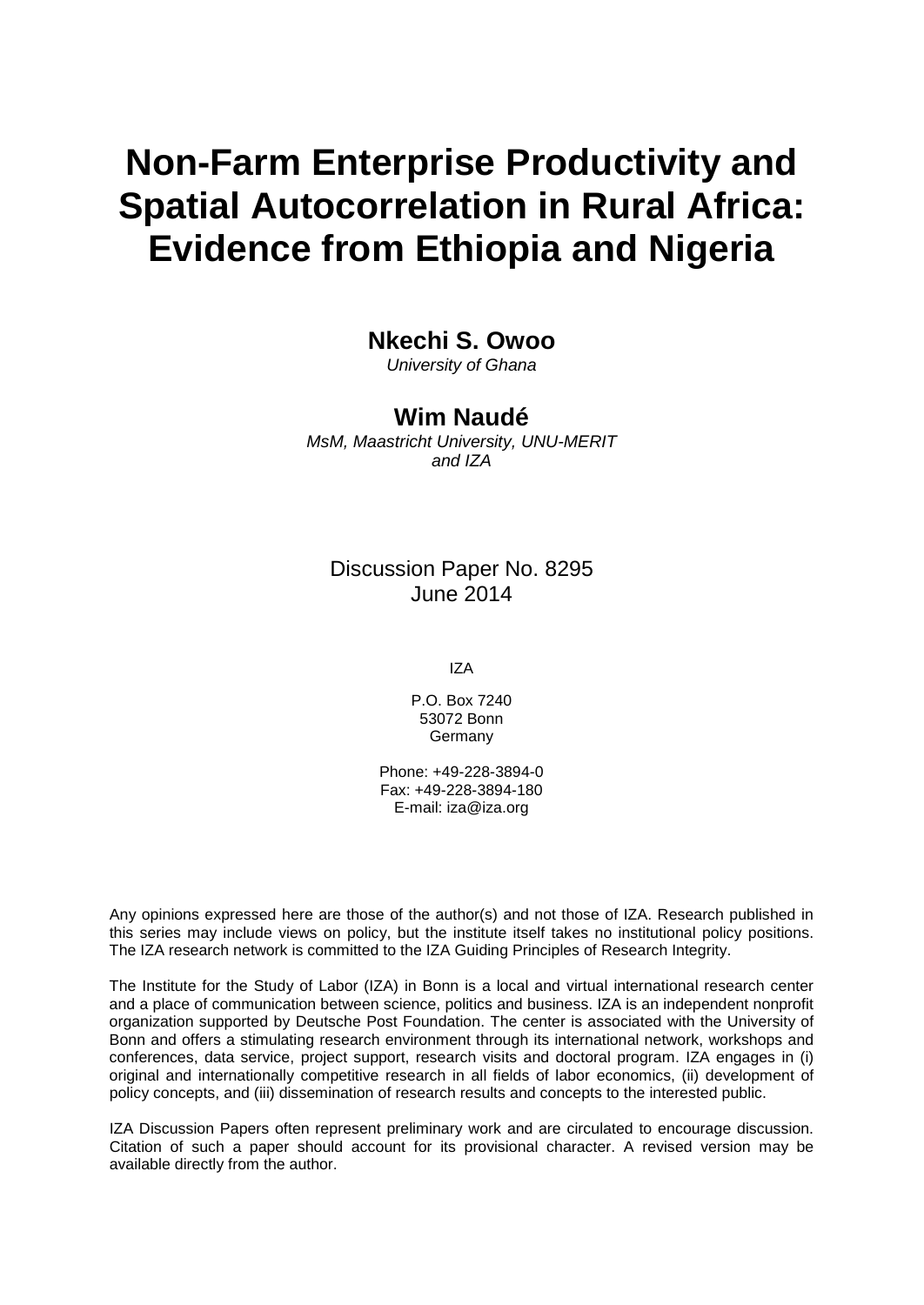IZA Discussion Paper No. 8295 June 2014

# **ABSTRACT**

## **Non-Farm Enterprise Productivity and Spatial Autocorrelation in Rural Africa: Evidence from Ethiopia and Nigeria**

The productivity of non-farm enterprises in rural Africa may be associated with the productivity of other spatially proximate farm and non-farm enterprises. To test for the presence and significance of such spatial autocorrelation we use data from the georeferenced 2011 Ethiopian Rural Socioeconomic Survey (ERSS) and the 2010/2011 Nigeria General Household Survey (NGHS). We find evidence of significant spatial autocorrelation. Productivity of non-farm enterprises is widely dispersed across space in both countries. In Ethiopia rural non-farm enterprises are more productive in locations where farms are less productive. In Nigeria, we find evidence for spatial autocorrelation at the individual enterprise level but not at the community level, once we control for location variables. Hence, taking spatial autocorrelation into account using spatial lag and spatial error models, we find education, age, size of the household, religious affiliation and community infrastructure are significant determinants of the labour productivity of non-farm enterprises in Ethiopia and Nigeria. This is the first time, to the best of our knowledge, that the productivity of rural nonfarm enterprises in Africa has been studied in this way.

JEL Classification: L26, C21, M13, O55

Keywords: entrepreneurship, Africa, rural development, agriculture, spatial autocorrelation, Ethiopia, Nigeria

Corresponding author:

Wim Naudé Maastricht School of Management PO Box 1203 6201 BE Maastricht The Netherlands E-mail: [w.naude@maastrichtuniversity.nl](mailto:w.naude@maastrichtuniversity.nl)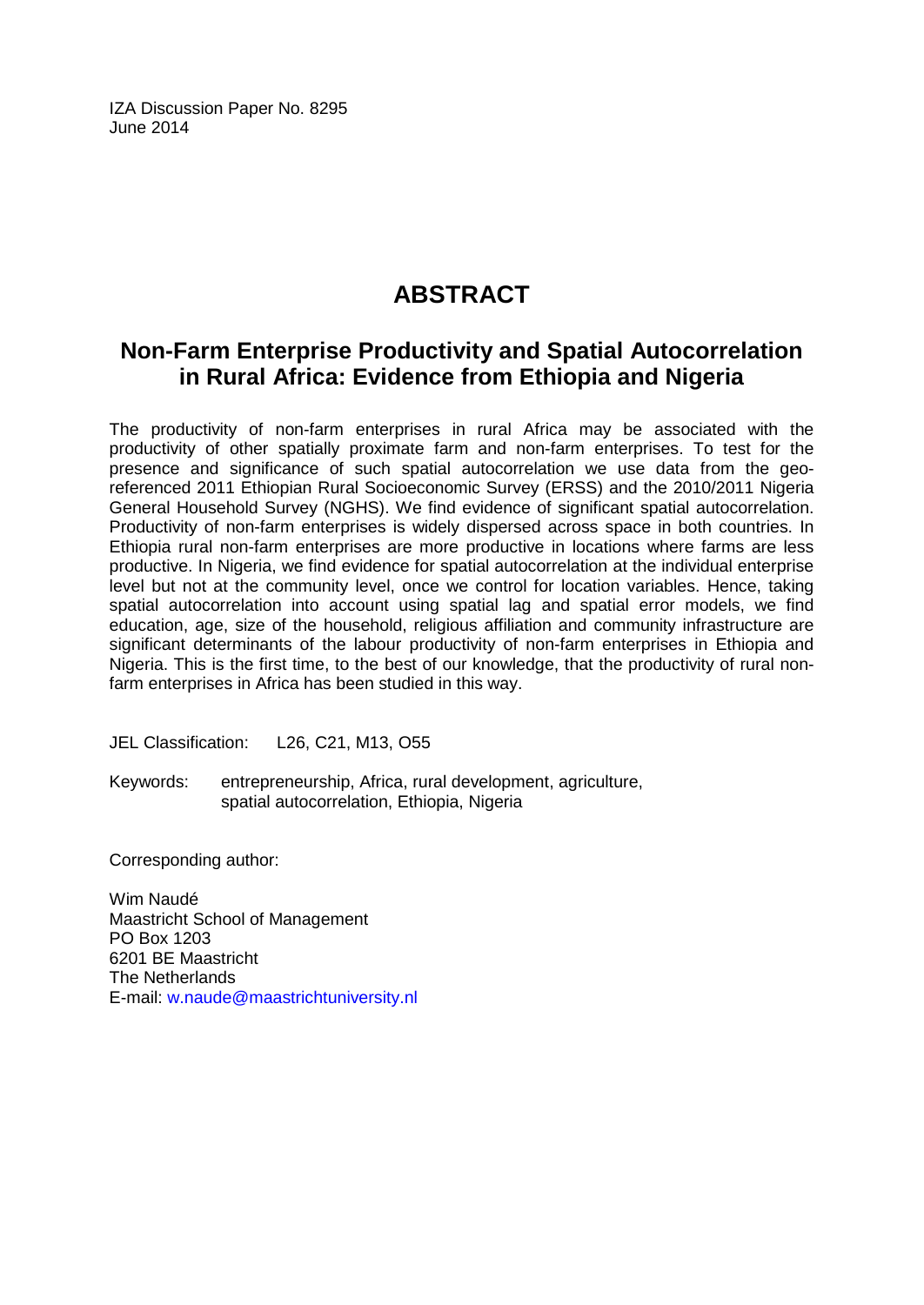# 1. Introduction

Non-farm enterprises<sup>1</sup> are ubiquitous in rural Africa. Around 42 percent of rural households in a recent survey in Africa operated non-farm enterprises (Nagler and Naudé, 2014a) and between 40 and 50 percent of rural household income in Africa are estimated to be from rural non-farm enterprises (Rijkers and Costa, 2012; Haggblade et al., 2010). Growth in rural populations, declines in agricultural employment, and rising demand for higher-value added farm products amongst a rising middle class in Africa is making the non-farm economy increasingly vital for job creation, livelihoods and stability (De Brauw et al., 2013; Rijkers and Costa, 2012; Janvry and Sadoulet, 2010).

Despite this, there are glaring gaps in the scholarly literature on these rural non-farm enterprises. Scholars have studied the push and pull factors that determines whether and when rural households start non-farm enterprises (e.g. Nagler and Naudé, 2014a; Reardon et al., 2006; Rijkers and Söderbom, 2013). They have also attained a fairly good grasp on the impact of non-farm enterprises on rural poverty and employment (e.g. Barrett et al., 2001; Fox and Sohnesen, 2013). The gap however is on the performance of non-farm enterprises in Africa (Rijkers et al., 2010). The literature has so far very little to say on potentially important aspects of non-farm enterprises, such as how productive they are, or what the factors are that determines their productivity and survival. Apart from Nagler and Naudé (2014b), to the best of our knowledge we are not aware of any previously published study in Africa that satisfactorily contributes to our knowledge in this regard (the closest being perhaps Rijkers et al., 2010). This is a serious omission: if the survival, growth and job creation of non-farm enterprises depend on their performance, then a rigorous understanding in this regard will have potentially important policy implications.

In this paper we make a modest contribution toward filling this knowledge by providing empirical evidence on the productivity on rural non-farm enterprises in Ethiopia and Nigeria. Moreover, we do so using spatial econometric methods, for first time to the best of our knowledge that this is done in the context of rural household enterprises in Africa. This allows us to take into consideration the fact that patterns of non-farm productivity will be dispersed not only between various types of non-farm enterprises, but also across geographical space. If spatial autocorrelation is significant in rural Africa then failure to account for these may result in biased coefficients and inference problems (Anselin and Griffin, 1988).

The rest of the paper will proceed as follows. Section 2 summarizes the relevant literature. Section 3 outlines the data and provides an exploratory analysis of the spatial patterns of rural non-farm and farming activities in Ethiopia and Nigeria. The regression estimation strategy and results are presented and discussed in Section 4. Section 5 concludes.

# 2. Relevant Literature

In the literature on firm performance in developing countries, and specifically Africa, most of the attention has been on measures of firm sales and employment growth (see

preparation, and construction amongst others (see e.g. Haggblade at al., 2010). <sup>1</sup> The term rural non-farm enterprises is used in this paper to refer to all rural business enterprises outside of farming; it includes for example shops, business services, transport (taxi's), food processing and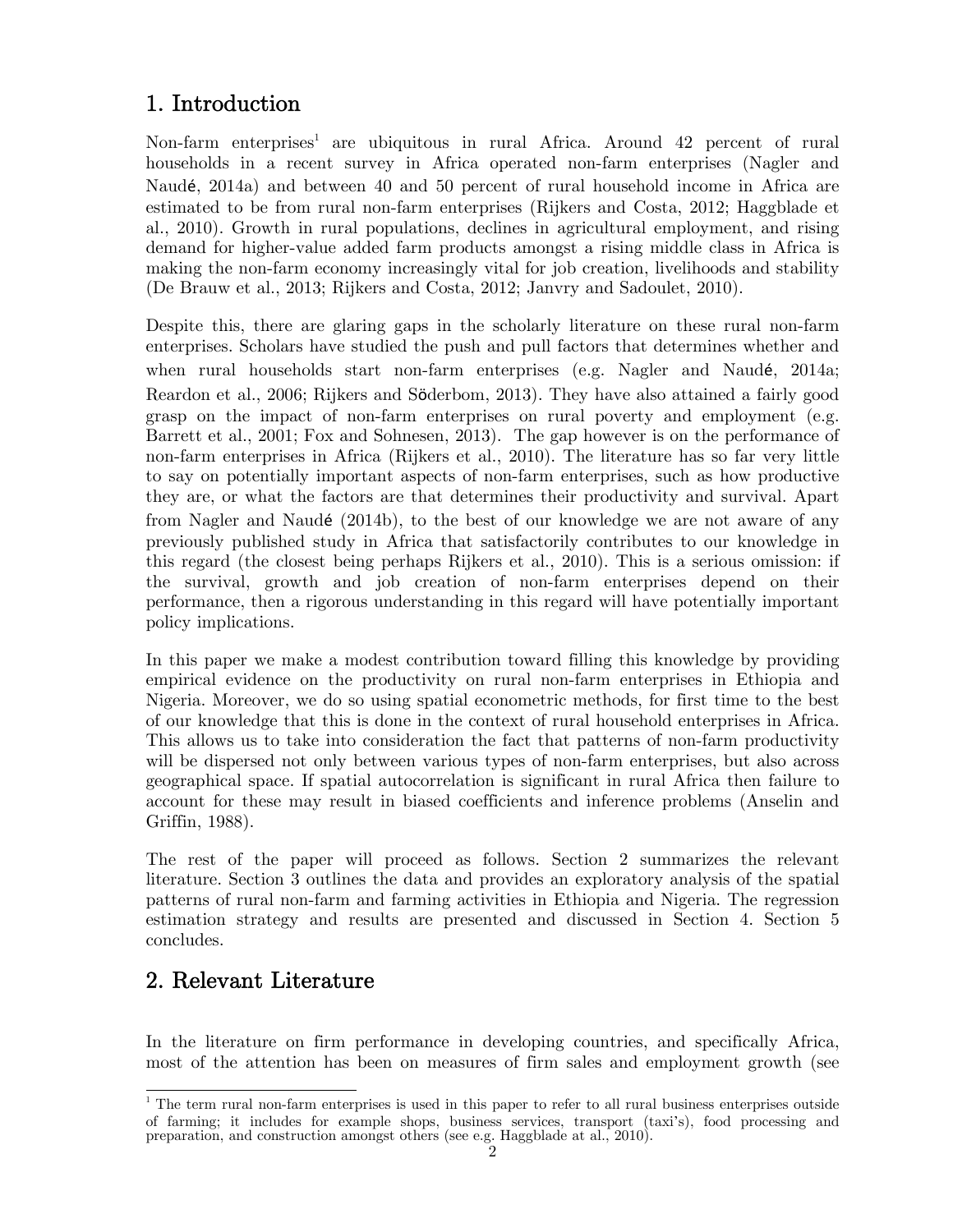e.g. Nichter and Goldmark, 2009). Relatively fewer studies have dealt with productivity as a measure of performance. Productivity is however one of the most important measures of performance as it reflects how efficiently the firm turns inputs into outputs. The most commonly used measures are total factor productivity (TFP) and partial measures such as output or revenue per worker. As Nagler and Naudé (2014b) also mentions, the patterns and determinants of firm-level productivity have generated a large literature, mainly using data from advanced economies. A recent survey is provided by Syverson (2011). In this literature, the interest on the productivity of firms are based on the realization that more productive firms are more likely to survive and to grow, create jobs, and innovate (see also e.g Wennberg and Lindqvist, 2010). In Africa, Frazer (2005) found evidence from Ghanaian manufacturing enterprises that more productive enterprises are less likely to fail.

Productivity levels are however widely dispersed across firms<sup>2</sup> and this has begged the question why. Key determinants that have been identified include managerial competence (Mano et al., 2012; Bloom and Van Reenen, 2010); the skills and education of a enterprise's workers (Moretti, 2004); innovation and use of technology (Bernard et al., 2010); experience and learning-by-doing (Van Biesebroeck, 2005) and external shocks (Rijkers and Söderbom, 2013).

Productivity levels are also widely dispersed across space. This reflects the fact that the productivity of a firm also depends on the productivity of other firms in close proximity – distance and clustering matters. One reason is that 'knowledge spills over quickly' (Mano et al., 2012:466). Similarly, productive firms tend to cluster together, not only due to less productive firms benefitting from localization economies such as the spilling over of knowledge and technology (Bloom et al., 2013; Martin et al., 2011) and from horizontal linkages (Nichter and Goldmark, 2009) but also because the competitiveness of highly productive firms tend to push less productive firms in the same industry out of the market (Foster et al., 2008; Ali and Peerlings, 2011).

The spatial clustering of firms, and the agglomeration benefits it confers on them, have long been studied in regional science and in geographical economics (e.g. Fujita et al., 1999), wherein the clustering of many firms in close geographic proximity generated localization and urbanization economies (Martin et al., 2011). The former is associated with labour-market pooling, and knowledge spill-over effects within specific industries, and the latter with the benefits of a diverse and more competitive business environment and ore support services. The vast bulk of studies in this regard has been dealing with advanced economies, and has found spatial autocorrelation significant and attached much value to the clustering of firms in geographic space.

For example Wennberg and Lindqvist (2010) study 4397 Swedish firms and find that firms that are located in stronger clusters are more likely to survive, and additionally create more jobs and pay their workers higher wages. Rupasingha and Contreras (2010) study the determinants of regional variation in microenterprises in rural areas using county-level information on the U.S. and use spatial lag and error model specifications to control for the observed spatial dependence in the data. They argue that the significant spatial parameters observed are indicative of spill-over effects in the data. Baumgartner et al (2012) use spatial random effects model to find evidence of spatial spill-over effects

<sup>&</sup>lt;sup>2</sup> See Nagler and Naudé (2014b); Productivity levels are also dispersed across countries; the literature suggests that productivity of firms in African countries are on average lower than that of firms elsewhere (Nichter and Goldmark, 2009).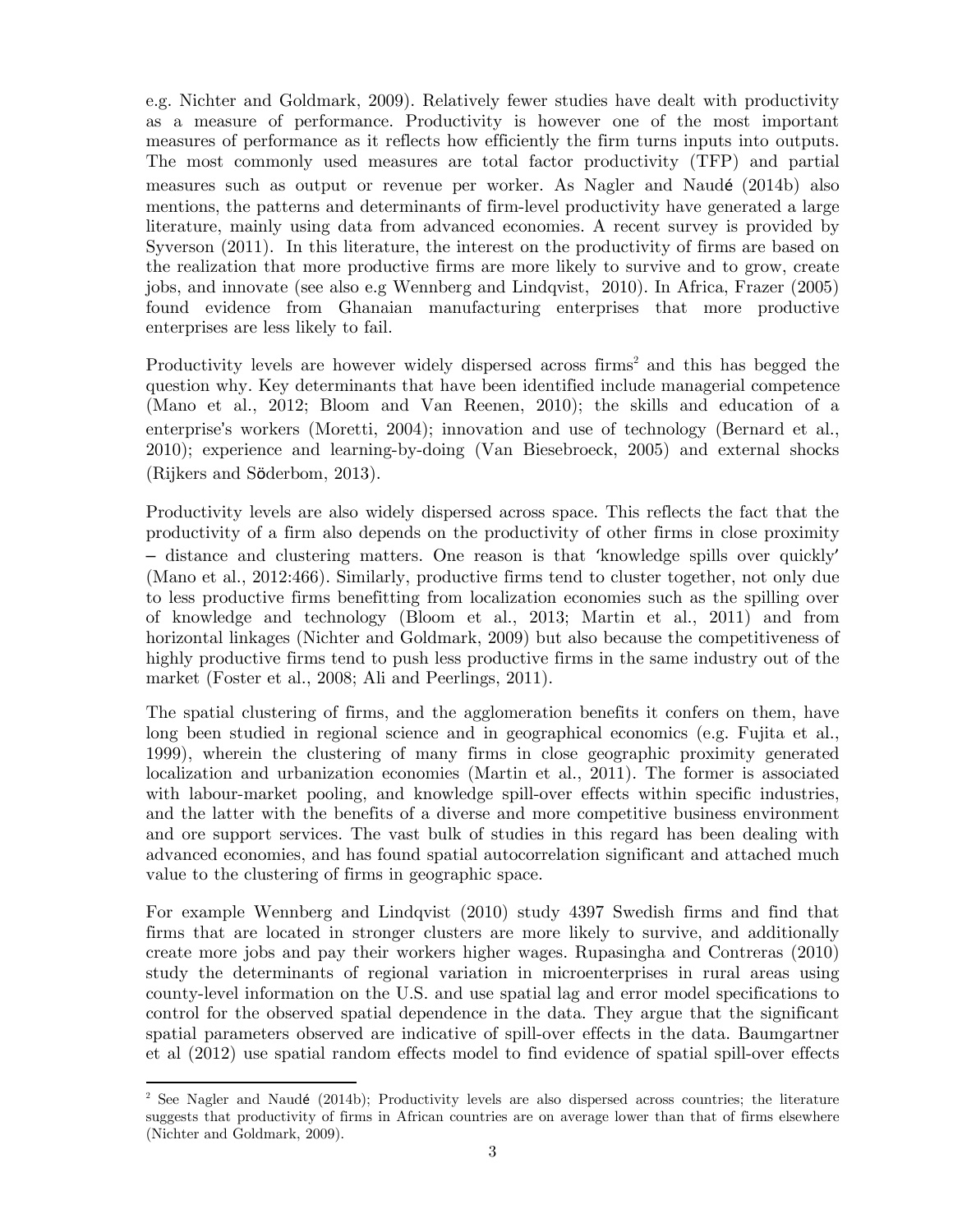on local entrepreneurial activities in rural Switzerland. Martin et al. (2011) use a panel dataset of French firms and find evidence that spatial spill-over effects are significant, and that clustering increases firms' productivity, mainly due to localization economies.

Deller (2010) employs a Geographical Weighted Regression (GWR) to examine whether the role of microenterprises in economic growth varies over space in the USA. The advantage of the GWR technique is that instead of the traditional assumption that a variable has the same influence over all locations, this method of spatial enquiry allows the explanatory variables to have differential effects across geographical space. The author finds that although microenterprises have a positive role in explaining growth in the eastern and central regions of the USA, they have a dampening effect in the Coastal Pacific regions.

Steinberg et al. (2010) examine the influence of rural social networks on the success of ethnic-owned businesses in Mendocino County, California, using public participation GIS (PPGIS). The latter was used to map business locations, industry clusters, community engagement points and gender and ethnicity of study participants and from these, participants of the study were asked to indicate locations where they were particularly active. This facilitated observance of how involved participants were in their communities. Results indicated that ethnic entrepreneurs received more support and membership in these business networks was associated with more years of profits.

Despite the varied empirical techniques employed in the above mentioned studies, they have concurred that spatial effects do appear to matter for enterprise performance and growth (in developed countries). As mentioned, fewer spatial studies of rural non-farm enterprise creation and performance have been conducted in developing countries. This is despite the fact that in developing countries the importance of clustering and spatial proximity for firm performance has been acknowledged.

In Africa for instance, McCormick (1999: 1532) has argued that spatial proximity between firms in Africa would have positive impacts on their productivity due to 'poor infrastructure, weak information systems, and cultures that place high value on face-toface communication'. And according to Siba et al. (2012:2) '...spillovers and other externalities may have large effects on firm performance in this environment, since most firms operate far away from the best practice frontier, implying considerable scope for learning'.

Consistent with the aforementioned, Ali and Peerlings (2011) finds evidence from the handloom industry in Ethiopia that clustering can help micro enterprises to improve their productivity. Ayele et al. (2009) examine the importance of clustering in the rural non-farm sector in Ethiopia, and its impact on productivity. Without explicitly employing spatial econometric techniques, they investigate the presence of spill-over effects among a concentration of handloom weavers in the country and find that clustering helps to improve productivity through shared workspaces, for instance, especially in the absence of adequate financial resources. Siba et al. (2012), also using data from Ethiopia finds that spatial proximity of enterprises to other enterprises in the same industry improves their productivity, and reduces the price of their products. Their results imply that Ethiopian clusters did not form endogenously because enterprises would like to avoid the price-reducing effects of competition from similar firms.

Despite the recognition of the importance of spatial clustering and spatial autocorrelation for the productivity of firms in Africa, relatively few studies have examined the nature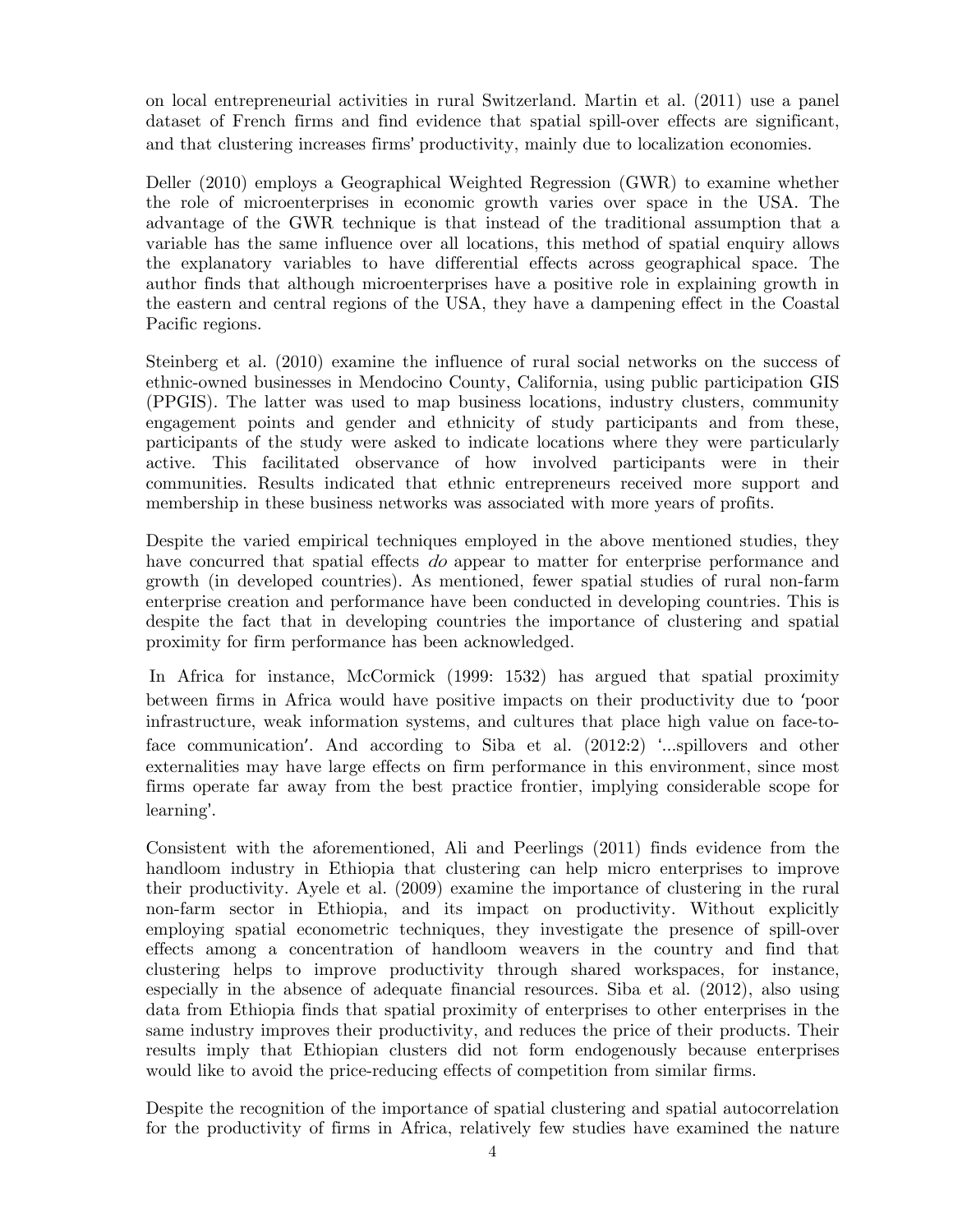and importance of spatial spill-over effects on firms, and none of which we are aware of has yet examined the productivity of non-farm enterprises including the impact of spatial spill-over effects on productivity. As we mentioned in the introduction, the prior study that comes closest to ours is Rijkers et al (2010) who study the performance of non-farm manufacturing enterprises in rural Ethiopia and compare their performance with than of urban manufacturing enterprises. They find that enterprise productivity is more dispersed in rural than urban Ethiopia, and that urban enterprises are more productive than rural enterprises. For instance, using output per labour as a productivity measure they calculate an output: labour ratio for enterprises in remote rural areas as 0.43, in rural towns as 0.95 and in urban areas as 2.30 (Rijkers et al., 2010:1282). They conclude that proximity matters for enterprise productivity, and imply that spatial spill-over effects may be important, concluding that for rural enterprises '…even limited interaction is likely to lead to substantial increases in efficiency'(p. 1291).

They do not however test explicitly for spatial spill-over effects or spatial autocorrelation as a factor in enterprise productivity in Africa. So far, this has been, to the best of our knowledge, neglected in Africa. The study that comes closest to ours in terms of methodology and focus is by Gibson and Olivia (2010) who uses spatial econometric methods to study household decision-making, not in Africa, but in rural Indonesia. Using spatial lag and spatial error models they find spatial autocorrelation to be significant and conclude that the effect of location infrastructure is less important in Indonesia once underlying spatial autocorrelation is controlled for. Gibson and Olivia, (2007; 2010) also find that that in Indonesia rural non-farm enterprise performance is affected by for instance marital status, social and cultural capital, and the local business climate as reflected in the availability of amenities and infrastructure such as good roads, credit facilities, electricity of and education levels of the head of the household (Gibson and Olivia, 2007; 2010; see also Rupasingha and Contrera; 2010 and Ali et al., 2010).

In the remainder of this paper we provide a more rigorous investigation of the factors that influence rural non-farm enterprise productivity using data on Ethiopia and Nigeria, in addition to the spatial dynamics of rural non-farm enterprise performance in both countries. Spatial econometric techniques are employed to examine the evidence for spatial dependence in the data.

### 3. Data and Methods

### 3.1 Data

We use data from the 2011 Ethiopian Rural Socioeconomic Survey (ERSS) and the 2010/11 Nigeria General Household Survey (NGHS). About 83 per cent of Ethiopia's population is rural (ESSP-II, 2009). In addition to information on basic demographics such as education, health, labour, time-use and non-farm economic activities, the data also include geographical information at the enumeration area (EA) level, which facilitates spatial analyses. To measure rural non-farm enterprise performance we use the enterprise output per worker. This is a commonly used measure of productivity, although it must be recognised that it is a partial measure and not ideal (see Syverson, 2011). Better would have been to derive estimates of total factor productivity (TFP); however due to data limitations this is not feasible in the present instance. For a further discussion on problems of measuring productivity in the African firm-context, see Frazer (2005).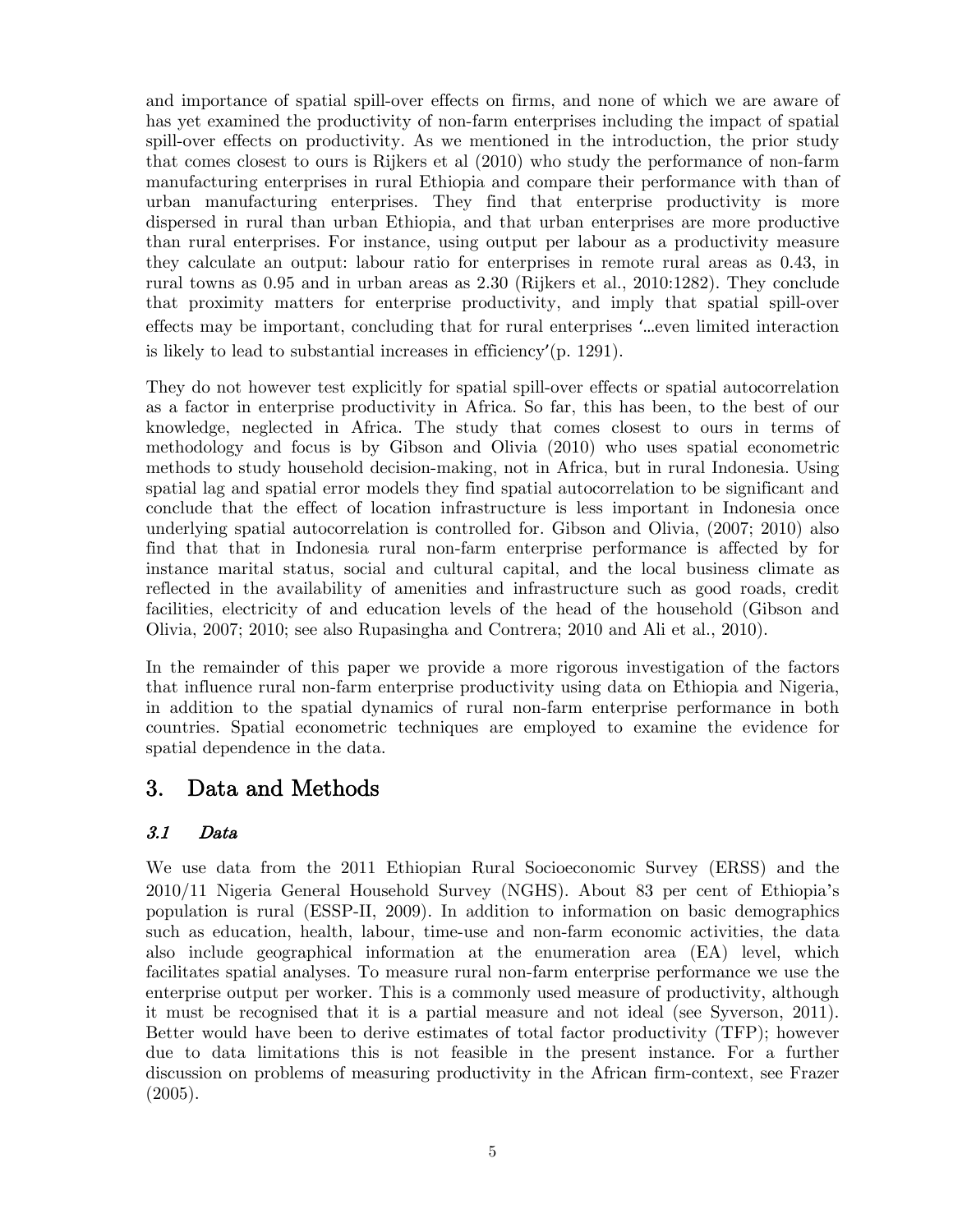The ERSS and NGHS also contain community-based information such as social and physical infrastructure. Detailed information is also collected on farming activities in both countries, in addition to information on animal holdings and related costs.

The ERSS sample is representative of rural areas and small towns in Ethiopia. A total of 290 rural areas and 43 small towns were included in the survey, making up a total sample size of 333 enumerator areas available for this research. Each enumerator area is made up of about 12 households. The NGHS is made up of 411 enumerator areas. Given that geo-referenced information is available at the enumerator area level in both countries, the data are aggregated accordingly and the analyses are performed at the enumerator area level.

It is important to state upfront that performing the analyses at this aggregated level is a disadvantage of this study as the number of observations is significantly reduced. Additionally, given that spatial interactions and influences are more likely to take place at the individual, person-to-person level, it would be more appropriate to perform the analyses at this localized scale.

Although GIS information is available only at the enumerator area level, the spatial analyses may still be conducted at the localized level by a random assignment of the GIS information to individual household heads within a given enumerator area. This would allow a richer analysis of rural non-farm productivity using individual-level data, although it should be noted that any spatial relationships must be interpreted with caution as these may have been artificially created by the random allocation of georeferenced information.<sup>3</sup>

#### 3.2 Descriptive Statistics

Basic descriptive statistics are provided in Table 1A for Ethiopia and Table 1B for Nigeria. This includes both household level variables (comprising characteristics of the household head) and community level variables, which are common to each household in the enumerator area<sup>4</sup>. In order to examine the performance and productivity of non-farm enterprises in both countries, the sample is restricted to those enumerator areas where rural households are operating non-farm enterprises.

Due to missing information on the dependent variable (sales of rural non-farm enterprises over the past 12 months, there are 259 (from 333) observations or enumerator areas for Ethiopia and 379 (from 411) observations for Nigeria. An implication of the relative small sample size is that the probability of finding significant results is minimized in this study.

<sup>&</sup>lt;sup>3</sup> Results from this individual-level analysis are reported in Table 4A and Table 4B for Ethiopia and Nigeria, respectively

<sup>4</sup> Scanty data on religion of household heads and cooperatives in Nigeria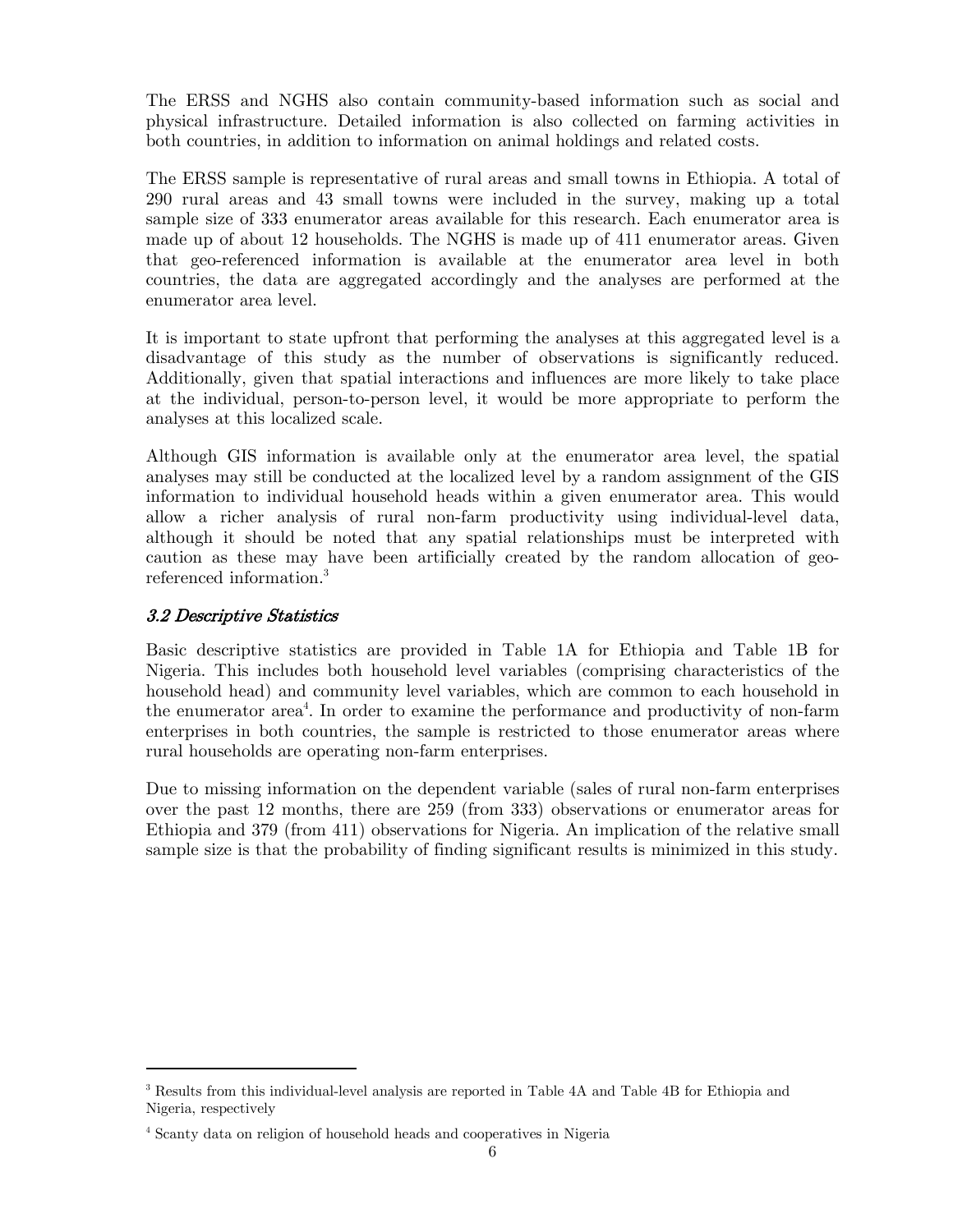| тари 111. ранный у реасность (Денорга)            |                    |        |                           |          |        |  |
|---------------------------------------------------|--------------------|--------|---------------------------|----------|--------|--|
| $\rm Variable$                                    | $\rm Observations$ | Mean   | <b>Standard Deviation</b> | Min      | Max    |  |
| Dependent Variable                                |                    |        |                           |          |        |  |
| Sales over past 12 months $(\log)^a$              | 259                | 5.678  | 1.462                     | 2.01     | 9.798  |  |
|                                                   |                    |        |                           |          |        |  |
| Household Characteristics                         |                    |        |                           |          |        |  |
| Age of household head                             | 259                | 40.918 | 9.088                     | 22       | 87     |  |
| Male household head                               | 259                | 0.755  | 0.276                     | $\Omega$ | 1      |  |
| Married household head                            | 259                | 0.763  | 0.279                     | 0        | 1      |  |
| Educated household head                           | 259                | 0.453  | 0.351                     | $\Omega$ |        |  |
| Muslim household head                             | 259                | 0.316  | 0.437                     | 0        |        |  |
| Household size                                    | 259                | 5.025  | 1.690                     | 1        | 11.67  |  |
|                                                   |                    |        |                           |          |        |  |
| Location and Infrastructure Characteristics       |                    |        |                           |          |        |  |
| Presence of cooperative in community              |                    |        |                           |          |        |  |
|                                                   | 259                | 0.174  | 0.380                     | $\theta$ |        |  |
| Access to phone                                   | 259                | 0.363  | 0.482                     | 0        | T      |  |
| Presence of microfinance institution              | 259                | 0.317  | 0.466                     | 0        |        |  |
| Distance to asphalt road b                        | 259                | 54.556 | 77.536                    | 0        | 675    |  |
| Distance to market b                              | 259                | 67.293 | 50.115                    | 3.9      | 282.65 |  |
| $\frac{1}{2}$ in Ring $\frac{1}{2}$ in Kilomotroe |                    |        |                           |          |        |  |

#### Table 1A: Summary Statistics (Ethiopia)

in Birr, <sup>b</sup> in Kilometres

#### Table 1B: Summary Statistics (Nigeria)

| ິ<br>$\rm Variable$                                                           | <b>Observations</b> | Mean   | Standard<br>Deviation | Min      | Max    |
|-------------------------------------------------------------------------------|---------------------|--------|-----------------------|----------|--------|
| Dependent Variable                                                            |                     |        |                       |          |        |
| Sales over past 12 months $(\log)^a$                                          | 379                 | 8.766  | 1.020                 | 4.605    | 13.261 |
| Household Characteristics                                                     |                     |        |                       |          |        |
| Age of household head                                                         | 379                 | 49.744 | 6.769                 | 34.2     | 68.3   |
| Male household head                                                           | 379                 | 0.843  | 0.169                 | 0.2      | 1      |
| Married household head                                                        | 379                 | 0.802  | 0.181                 | 0.2      | 1      |
| Educated household head                                                       | 379                 | 0.027  | 0.066                 | $\theta$ | 0.5    |
| Muslim household head                                                         |                     |        |                       |          |        |
| Household size                                                                | 379                 | 5.530  | 1.562                 | 1.9      | 11.4   |
| Location and Infrastructure<br><i>Characteristics</i>                         |                     |        |                       |          |        |
| Presence of cooperative in community                                          |                     |        |                       |          |        |
| Access to phone                                                               | 379                 | 0.327  | 0.470                 | $\theta$ | 1      |
| Presence of microfinance institution                                          | 379                 | 0.232  | 0.423                 | 0        |        |
| Distance to asphalt road $\frac{b}{b}$                                        | 379                 | 13.769 | 16.571                | 0.02     | 100.5  |
| Distance to market <sup>b</sup><br>$\lambda$ in Noire $\lambda$ in Kilometree | 379                 | 64.916 | 42.554                | 0.93     | 214.26 |

in Naira, <sup>b</sup> in Kilometres

The dependent variable, reflecting rural non-farm enterprise performance and productivity, is measured as the logged value of *total sales of enterprises in the past 12* months per the total number of workers- both family and employed workers- in order to control for size effects.

The average age of a household head is about 41 years in Ethiopia and about 50 years in Nigeria; and male heads make over three-quarters of the sample in both countries. Older male heads are expected to be associated with higher performing rural non-farm enterprises given that they may be more knowledgeable and experienced. A similar proportion (over 75%) of all household heads (male and female) are married in both countries, while almost half of household heads report that they have attended school in Ethiopia<sup>5</sup>. Education is typically associated with higher performance in rural non-farm enterprises given that more educated entrepreneurs may be able to employ more efficient

<sup>&</sup>lt;sup>5</sup> Due to lack of data, current educational status is used as a proxy in Nigeria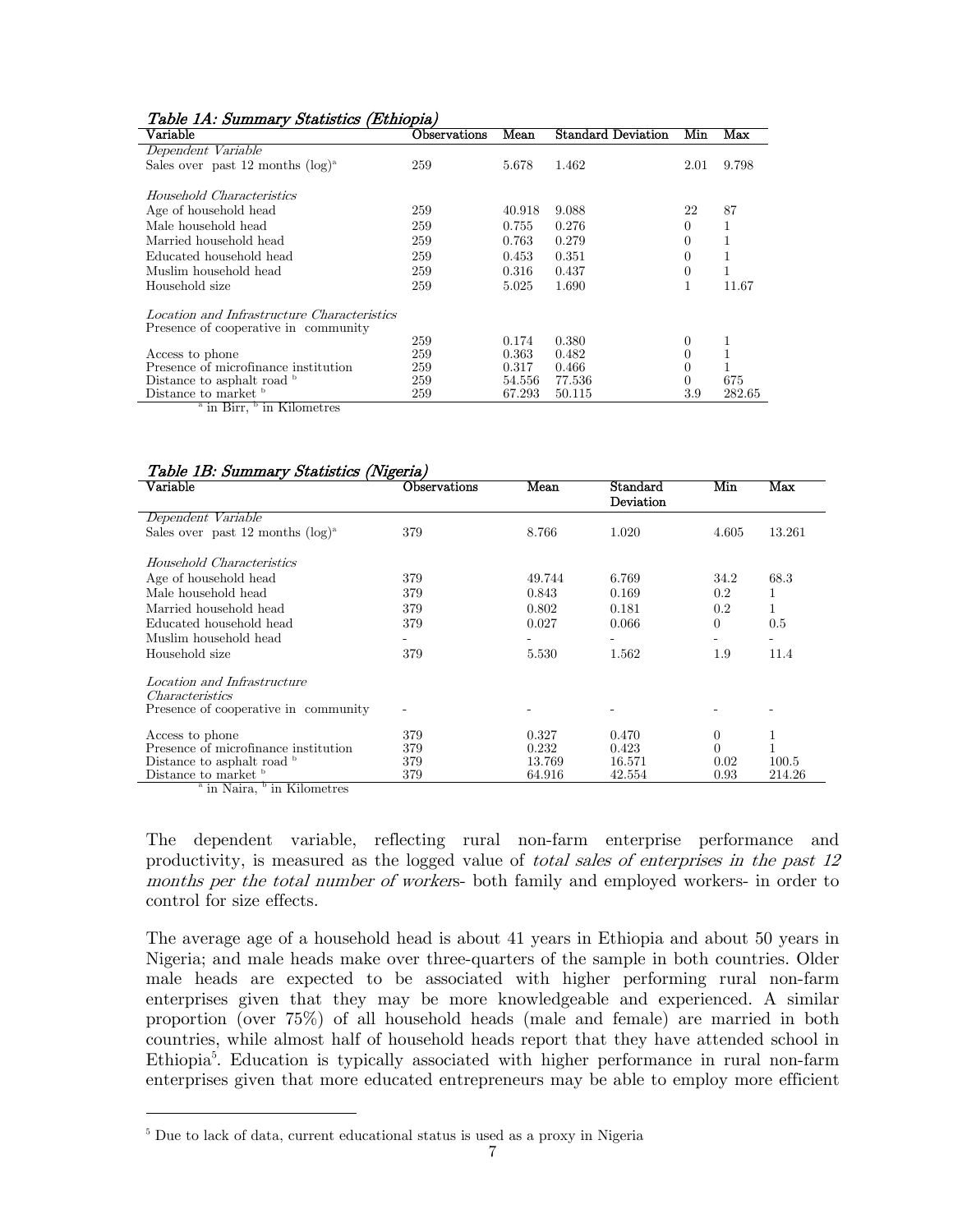techniques of production, and may be aware of and therefore able to take advantage of greater opportunities for enterprise improvements such as credit facilities, among others.

In the sample, Muslims make up about a third of the population in Ethiopia, while the average household size in each enumerator area is about 5 people in both countries, although slightly higher in Nigeria. The maximum household size in both countries is about 11 people.

In terms of community infrastructure, 17 per cent of enumerator areas have a cooperative present in their communities, while over a third of respondents in both countries have access to phones. A third of all EA's in Ethiopia report the presence of a microfinance institution in their community, while only about a fifth of communities in Nigeria have access to microfinance institutions.

The average distance to a tarred/ asphalt road is about 54 km, and ranges from 0 to as many as 675 km in Ethiopia. In Nigeria, this distance is considerably smaller. The average distance to a tarred road is about 14km, and ranges from 0 to 100km. This may be due to the fact that the Nigerian dataset includes some urban communities. The average distance to the nearest large weekly market is quite similar in both countriesabout 65km. The information on social infrastructure is obtained from the communitylevel surveys where a reputed member of the society is asked a series of these community-specific questions. The presence of physical infrastructure has been observed to have a positive impact of rural non-farm enterprise performance in other research studies.

#### 3.3 Exploratory Spatial Data Analysis

If we measure the productivity of rural non-farm enterprises as output (sales) per worker made (in Ethiopian Birr and Nigerian Naira) by these enterprises in the previous year, then we can, based on the geo-referenced dataset, produce a quantile map to depict the distribution of rural non-farm enterprise productivity across space in both countries. See Figure 1A and 1B.

From this we can see that rural non-farm enterprise productivity is highest around Tigray, Amhara, Somali and Oromia regions of Ethiopia; and around the northern zones of Nigeria, in addition to the South-South zone. These EAs of high performance appear to be clustered in space, as was expected.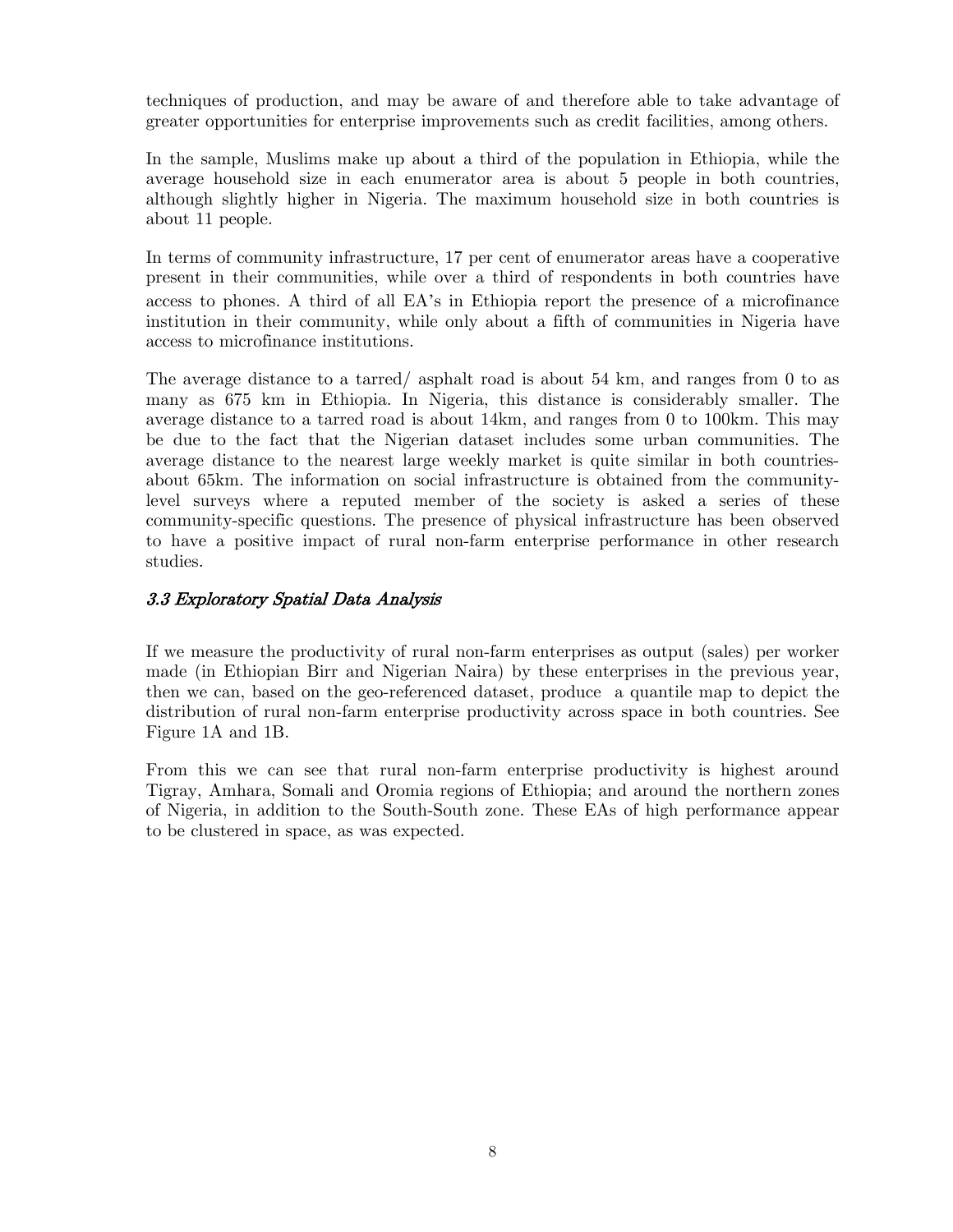Figure 1A: Rural non-farm enterprise productivity in Ethiopia

Distribution of RNFE Performance, 2011- Ethiopia



Figure 1B: Rural non-farm enterprise productivity in Nigeria

Distribution of RNFE Performance, 2010/2011- Nigeria

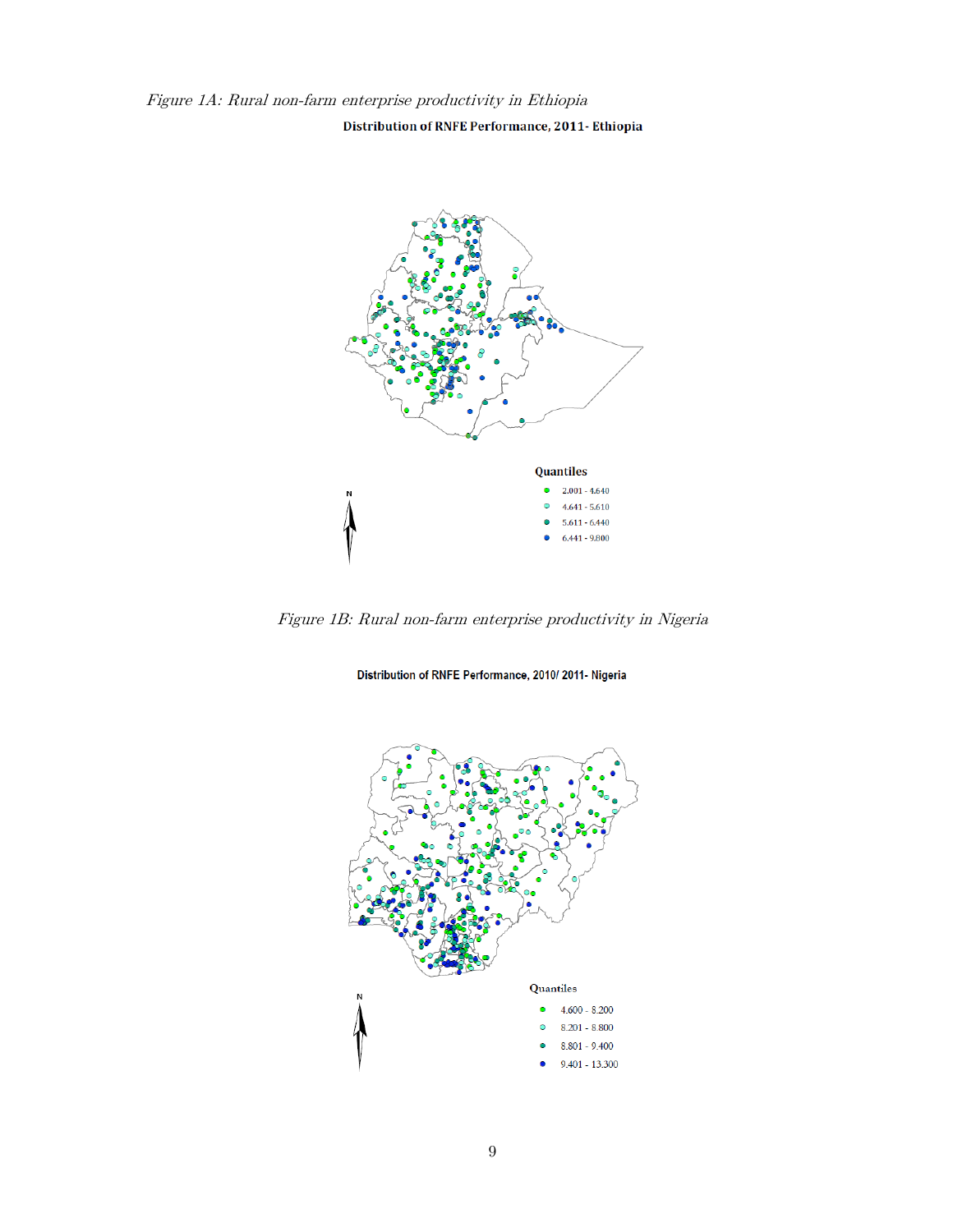In order to examine the evidence for spatial clustering, Moran*'*s I indices are calculated for rural non-farm enterprise productivity, using a variety of weight matrices in an effort to impose some structure on the data and therefore correct for the observed spatial autocorrelation. A weight matrix is an  $N \times N$  positive and symmetric matrix which exogenously determines for each observation (row) and which locations (columns) belong in its neighbourhood (Gibson, 2007). Non-neighbours are assigned a weight of 0 while neighbours are assigned a weight of 1.

An *inverse distance* weight matrix allows the impact of one enumerator area's productivity on another enumerator area's productivity to decrease with distance. Close neighbours have a larger influence on each other than other neighbours that are more distant. An *inverse distance squared* weight matrix is the same as above but the slope is sharper so influence drops off more quickly, and only neighbours in closer enumerator areas will exert the most influence.

The third matrix is the *fixed distance band* weight matrix. Here, a band distance is set so that each enumerator area has at least one (1) neighbour. All enumerator areas within this specified critical distance are included in the analysis; all other enumerator areas outside the critical distance are excluded.

A K-nearest neighbour weight matrix is also used. Here, each enumerator area has a fixed number of neighbours who may exert some influence over their rural non-farm enterprise productivity. For this study, 5- and 20- nearest neighbour*'*s weight matrices are used for the Ethiopia dataset, where the closest 5 and 20 enumerator areas are included in the analysis. 5- 40 nearest neighbour*'*s weight matrices are used for the Nigeria dataset.

The Moran*'*s I statistic is a 'global' measure of spatial autocorrelation over the entire sample population, and a positive Moran*'*s I statistic indicates a positive spatial autocorrelation where EAs with high (low) rural non-farm enterprise performance are surrounded by other EAs with similarly high (low) rural non-farm enterprise performance (Anselin, 2005). A negative Moran's I statistic indicates a negative spatial autocorrelation where EAs with high (low) rural non-farm enterprise performance are surrounded by other EAs with low (high) rural non-farm enterprise performance.

Tables 2A and 2B below show that the Moran's I statistic is positive and highly significant under the different weight matrices in both countries. What this means is that a regression of the spatially weighted average of rural non-farm enterprise performance within neighbourhoods (as given by the different weight matrices) on each individual enumerator area would yield a positive and statistically significant co-efficient, indicating the presence of global spatial autocorrelation in the data.

| Weight Matrix            | Moran's I |      | Z-Scores P- Value |
|--------------------------|-----------|------|-------------------|
| Inverse Distance         | 0.097     | 6.41 | 0.000000          |
| Inverse Distance squared | 0.096     | 6.27 | 0.000000          |
| Distance band            | 0.165     | 4.66 | 0.000003          |
| 5- Nearest Neighbour     | 0.130     | 5.25 | 0.000000          |
| 20- Nearest Neighbour    | 0.097     | 5.71 | 0.000000          |

Table 2A: Global Moran*'*s I Indices and P-Values under Various Weight Matrices- Ethiopia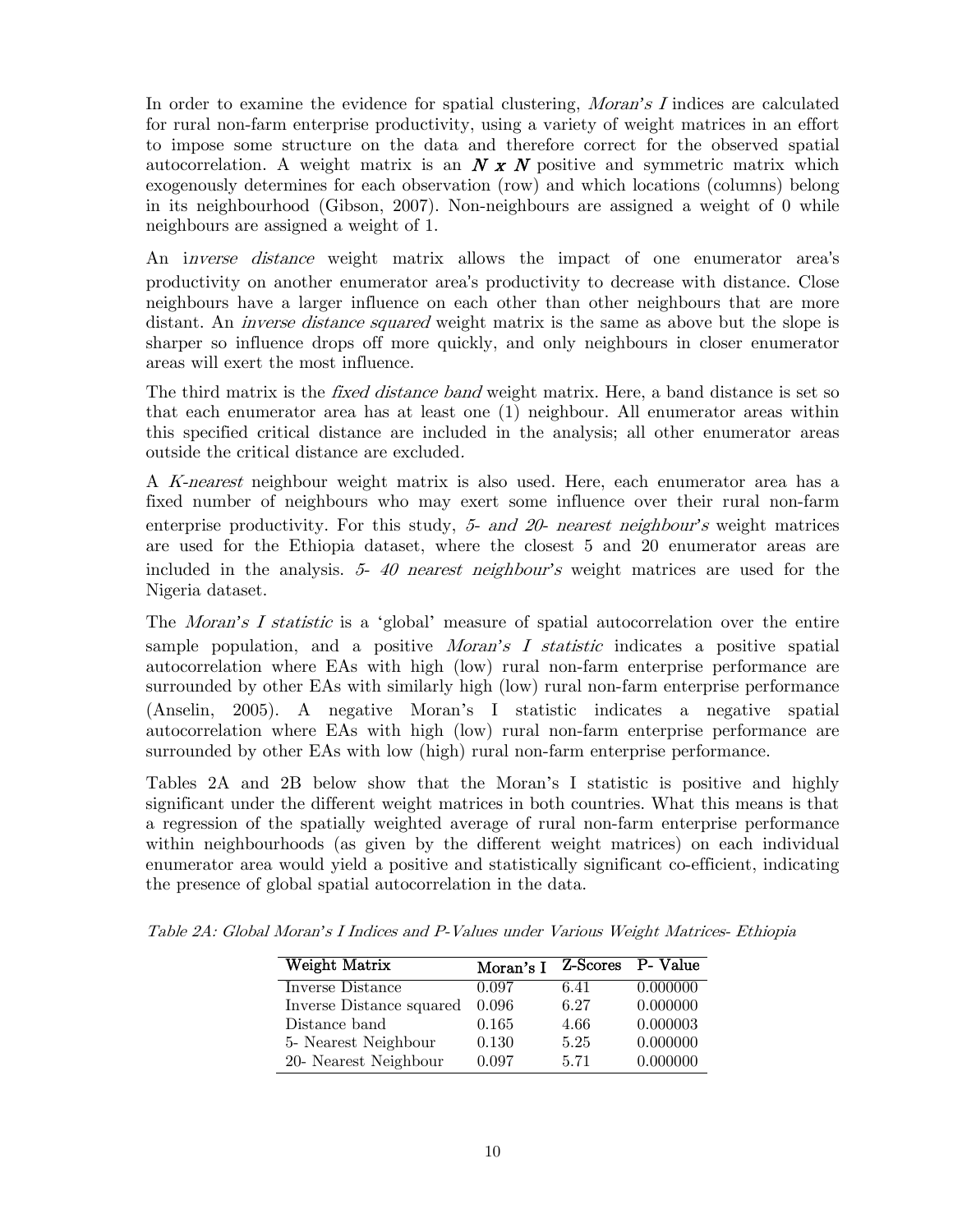| Weight Matrix            | Moran's I | Z-Scores | P- Value |
|--------------------------|-----------|----------|----------|
| Inverse Distance         | 0.056     | 3.66     | 0.000248 |
| Inverse Distance squared | 0.055     | 3.62     | 0.000291 |
| Distance band            | 0.056     | 3.71     | 0.000211 |
| 5- Nearest Neighbour     | 0.112     | 3.83     | 0.000130 |
| 20- Nearest Neighbour    | 0.076     | 5.30     | 0.000000 |
| 30- Nearest Neighbour    | 0.062     | 5.73     | 0.000000 |
| 40- Nearest Neighbour    | 0.061     | 6.23     | 0.000000 |

Table 2B: Global Moran*'*s I Indices and P-Values under Various Weight Matrices- Nigeria

Although global spatial autocorrelation has been observed in rural non-farm enterprise performance, it may be useful to examine the presence of spatial autocorrelation in nonfarm enterprise performance at a more localized scale, using the 5 different weight matrices.

Figure 2A and 2B show the results of local 'hot-spot' analysis on rural non-farm enterprise performance, using each of the weight matrices. A 'hot-spot' is an area where there is a high concentration of rural non-farm enterprises. There is evidence of significant positive local spatial autocorrelation in the data. Darker shaded clusters in Figures 2A and 2B depict enumerator areas with high rural non-farm enterprise productivity, which are surrounded by other enumerator areas with similarly high rural non-farm enterprise productivity; darker red clusters are more significant. Lighter shaded clusters indicate enumerator areas with low rural non-farm enterprise productivity, which are surrounded by similarly low-performing enumerator areas. Darker blue clusters are more significant than lighter blue clusters.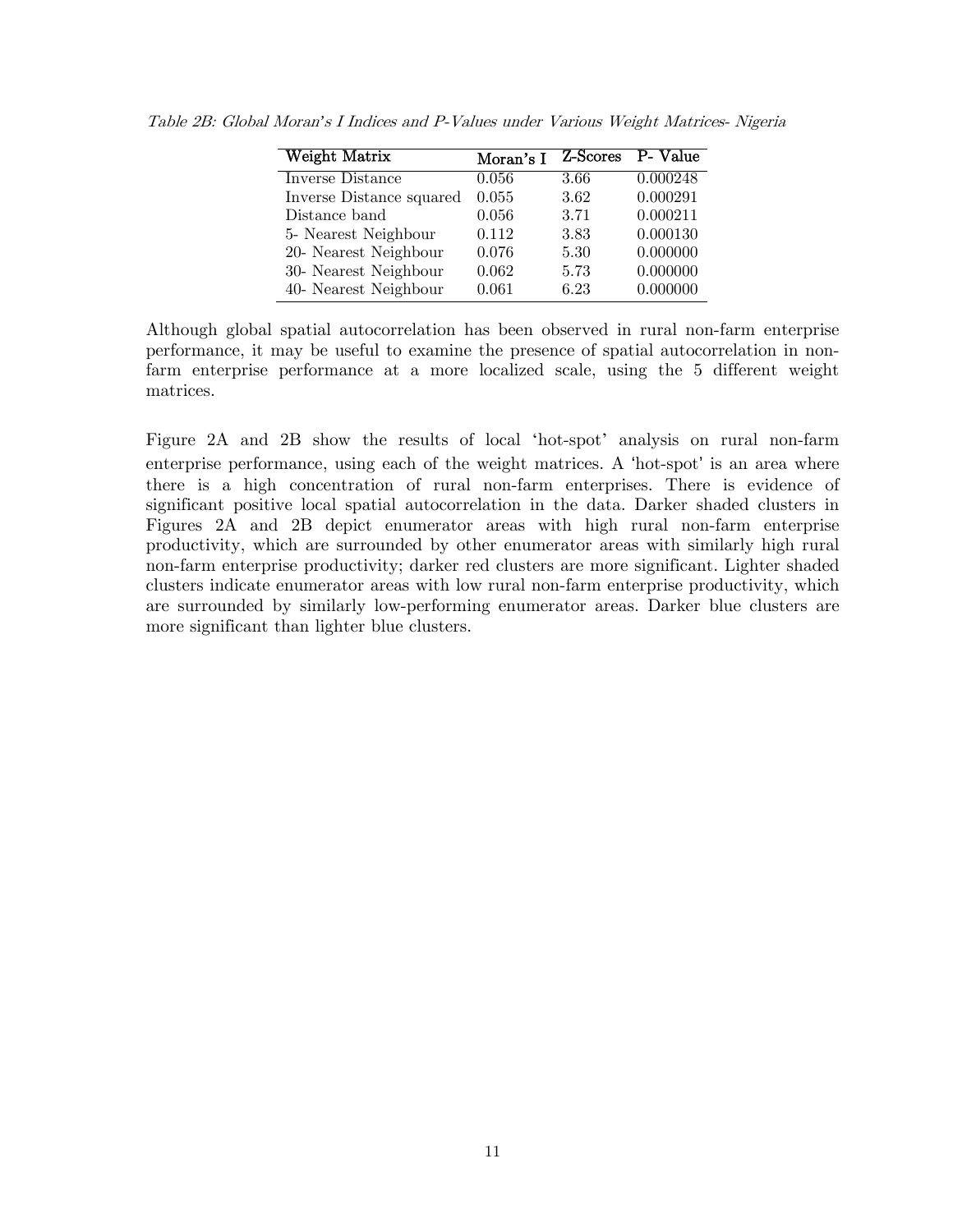

**5-Nearest Neighbours Weight Matrix** 





**Inverse Distance Squared Weight Matrix** 

**Hot-Spot Analysis and Z-Scores** 

- $\bullet \quad$  < -2.58 Std. Dev.
- -2.58 -1.96 Std. Dev.
- $\degree$  -1.96 -1.65 Std. Dev.
- $\circ$  -1.65 1.65 Std. Dev
- <sup>o</sup> 1.65 1.96 Std. Dev.
- 1.96 2.58 Std. Dev.
- > 2.58 Std. Dev.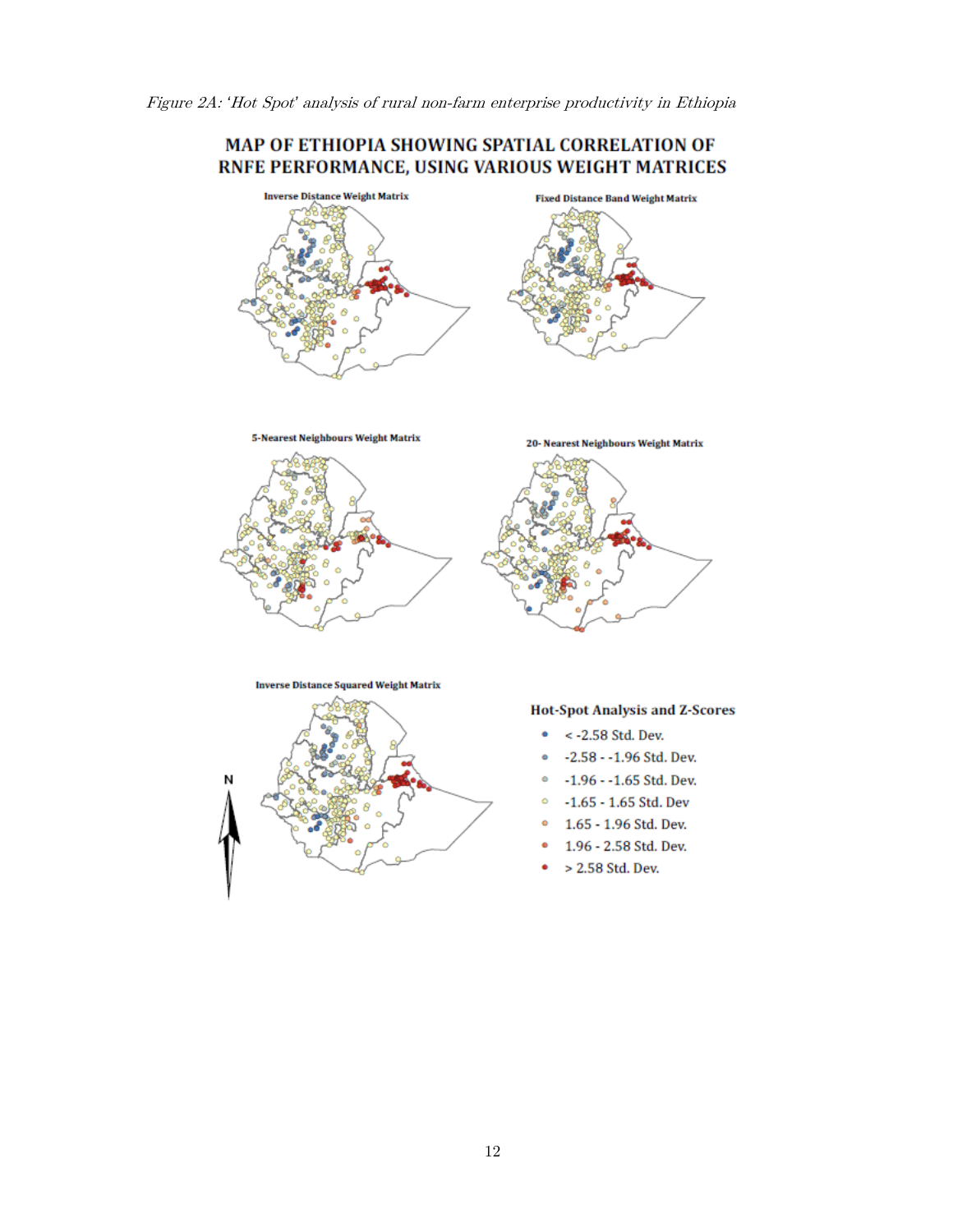

A consistent pattern of rural non-farm enterprise (RNFE) performance is observed across Ethiopia using the various weight matrices. High-performing rural non-farm enterprises appear to be clustered in the Eastern parts of the country, around the Somali and Oromia regions. Low-performing rural non-farm enterprises are clustered around the north-eastern and south-eastern parts of the country, around the Amhara and SNNP regions, although these clusters are not highly significant under the 5- nearest neighbour weight matrix specification.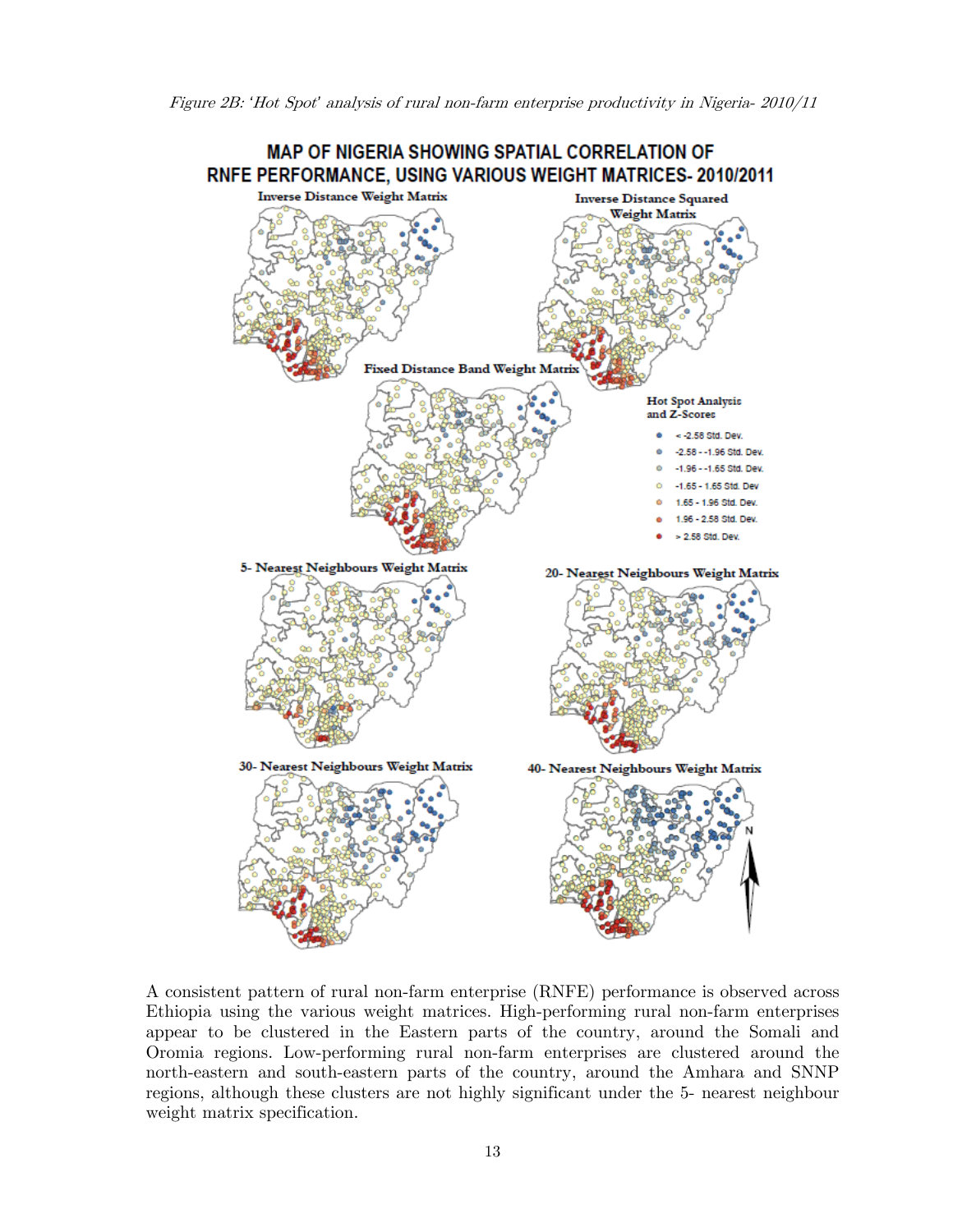There is a similar situation of spatially differentiated performance levels in Nigeria where a distinct North-South pattern is observable. Non-farm enterprises in the south-western parts of the country (around Rivers state) appear to perform better than enterprises in north-eastern parts of the country (around Borno state). Although the spread of these clusters differ, based on the weight matrix employed, the distinct north-south pattern is still observable.

### 4. Regression Results

#### 4.1 Estimators

In the previous section we confirmed evidence of spatial autocorrelation in the data. This spatial autocorrelation may take two forms. First, there could be some spatial dependence in the dependent variable, which would imply that rural non-farm enterprise performance may be influenced by the performance of neighbouring non-farm enterprises. This possibility can be taken care of by a so-called *spatial lag model*. A second type of spatial autocorrelation can be due to omitted variables in the model that are spatially correlated. A *spatial error model* should be used to correct for this error bias.

In our regression results, reported in the next subsection, we start by reporting the results of an ordinary least squares (OLS) regression as the base model for the analyses. The basic model is specified as

$$
Y = X\beta + \epsilon \tag{1}
$$

where  $Y$  is the dependent variable,  $X$  is the vector of household and community independent variables,  $\beta$  is the vector of regression coefficients and  $\epsilon$  is the vector of errors.

In order to control for spatial autocorrelation, two other models specifications are employed namely, the spatial lag and the spatial error models.

The *spatial lag* regression model is in standard notation:

$$
Y = \rho W Y + X\beta + \varepsilon \tag{2}
$$

where the variables are defined as in (1).  $\rho$  is the spatial autoregressive parameter and WY is the spatially lagged dependent variable. The spatial inverse distance weight matrix is used for the analyses, where enumerator areas further away are constrained to matter less for individual EA rural non-farm enterprise performance. This weight matrix is used because it produces the most significant evidence of spatial correlation in the data.

The spatial error model is written as

$$
Y = X\beta + \varepsilon
$$
  

$$
\varepsilon = \lambda W\varepsilon + \mu
$$
 (3)

where the variables are as defined in (1).  $\lambda$  is the spatial autoregressive parameter and  $\mu$ is the vector of errors. In the spatial error model, the error for one enumerator area is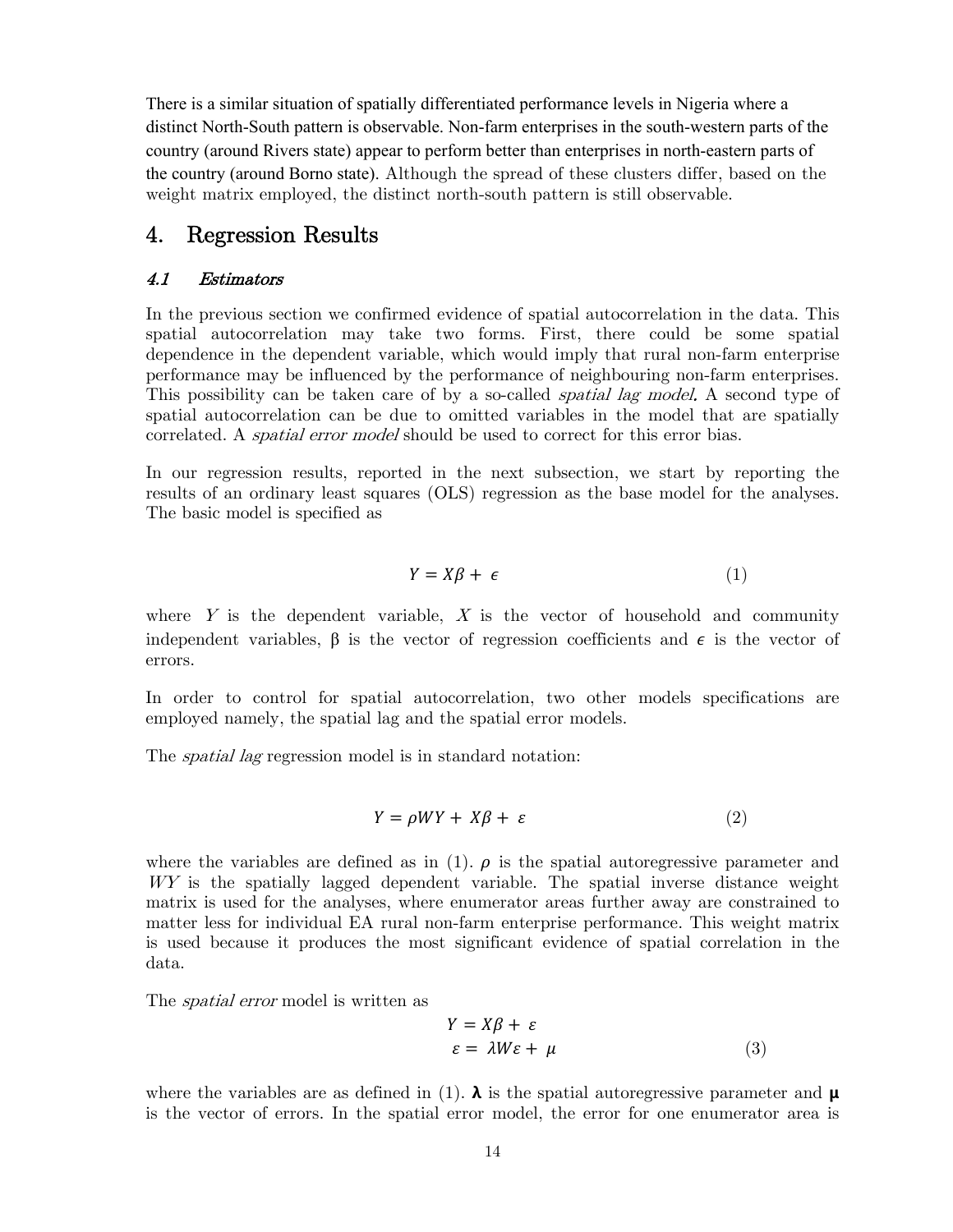dependent on the weighted average of the errors in neighbouring enumerator areas, with the strength of this relationship measured by the spatial autoregressive parameter,  $\lambda$ .

Before proceeding, it is necessary to mention that spatial econometrics, in particular spatial lag models, have been subject to some criticism in recent years, for instance by Partridge et al. (2012), Pinkse and Slade (2010) and McMillan (2010) amongst others. The essence of these criticisms relate to the difficulty of attaching causality to correlation patterns across space. For instance in the present context non-farm enterprises in particular spatial locations may have similar levels of productivity not as a result of spatial spill-over effects, but as a result of a common third factor. In this light therefore, we take care to describe spatial autocorrelations as associations and to include regional/geographic zone control variables in our regression analyses. Additionally, as Corrado and Fingleton (2011) point out, the specification of the weight matrices which are used in the spatial analysis may not necessarily be a true reflection of underlying social and economic processes. Results of these regression analyses are presented and discussed in the next subsection.

### 4.2 Regression Results

The dependent variable, rural non-farm enterprise productivity is regressed on household and community characteristics under three model specifications- OLS, Spatial Lag and Spatial Error. Results of each of the three model specifications of rural non-farm enterprise performance are depicted in Table 3A and 3B for Ethiopia and Nigeria, respectively.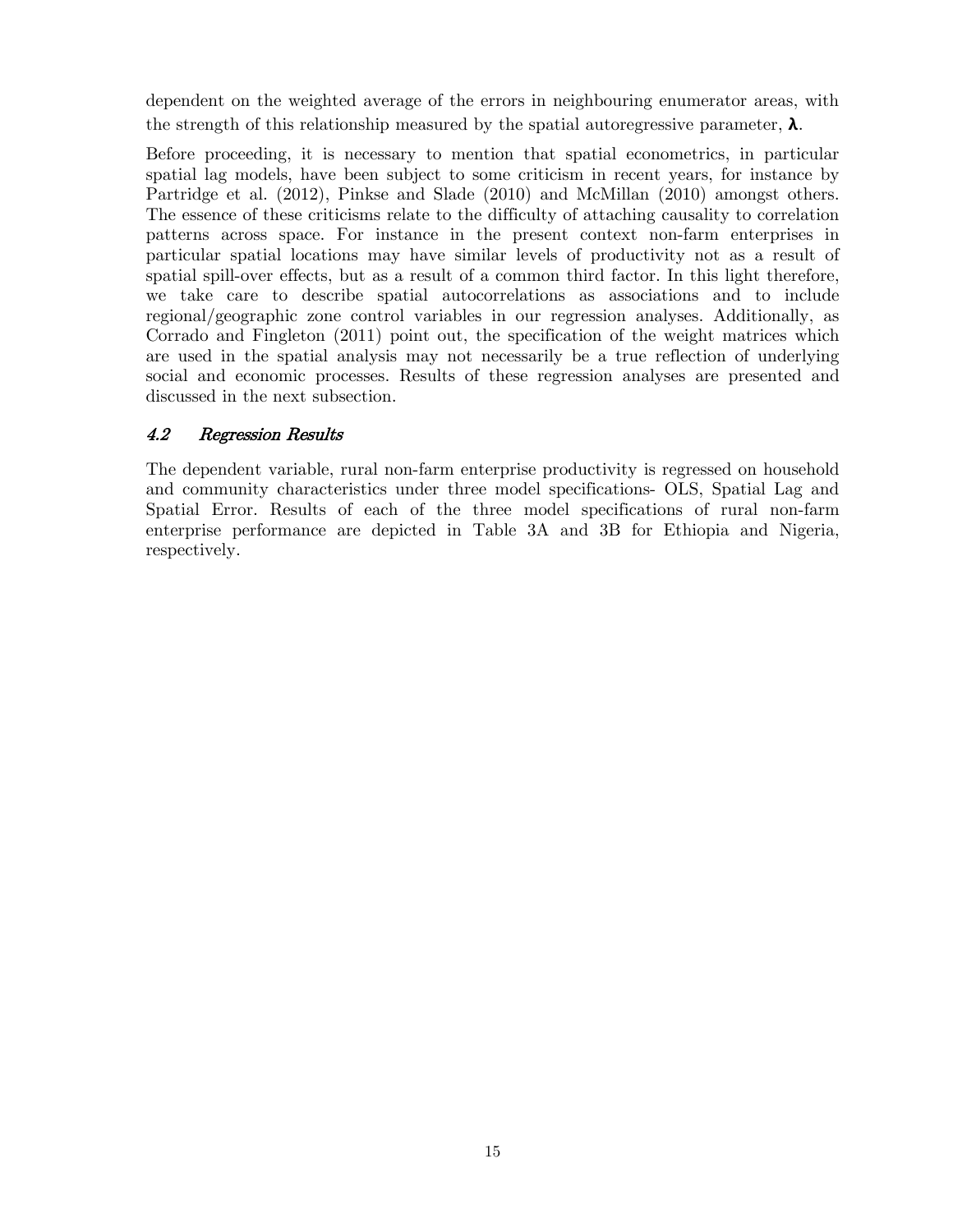| (Regional<br>(Regional<br>Effects)<br>Effects)<br>Age of household head<br>$-0.006$<br>$-0.006$<br>$-0.005$<br>$-0.007$<br>$-0.006$<br>$(-0.61)$<br>$(-0.55)$<br>$(-0.52)$<br>$(-0.66)$<br>$(-0.64)$<br>Male household head<br>$0.635^{+}$<br>0.463<br>0.473<br>0.437<br>$0.618^{+}$<br>(1.14)<br>(1.21)<br>(1.12)<br>(1.60)<br>(1.52)<br>Married household head<br>$-0.675$<br>-0.660 $^\ast$<br>$-0.640+$<br>- $0.678^{\ast}$<br>$-0.657*$<br>$(-1.60)$<br>$(-1.63)$<br>$(-1.69)$<br>$(-1.63)$<br>$(-1.59)$<br>$1.163***$<br>$1.128***$<br>$1.160***$<br>$1.103***$<br>$1.097***$<br>$\operatorname{Educed}$ household head<br>(4.34)<br>(4.39)<br>(4.42)<br>(4.09)<br>(4.05)<br>$0.900***$<br>$1.068***$<br>$0.812***$<br>$0.814***$<br>$0.873***$<br>Muslim household head<br>(5.27)<br>(3.89)<br>(3.78)<br>(3.07)<br>(3.24)<br>Household size<br>$-0.053$<br>$-0.031$<br>$-0.042$<br>$-0.031$<br>$-0.051$<br>$(-0.54)$<br>$(-0.77)$<br>$(-0.92)$<br>$(-0.87)$<br>$(-0.55)$<br>$-0.072$<br>EA has cooperative<br>$-0.070$<br>$-0.050$<br>$-0.028$<br>$-0.069$<br>$(-0.31)$<br>$(-0.29)$<br>$(-0.22)$<br>$(-0.12)$<br>$(-0.30)$<br>0.076<br>0.136<br>0.139<br>EA has phone<br>0.025<br>0.077<br>(0.13)<br>(0.42)<br>(0.40)<br>(0.69)<br>(0.70)<br>EA has microfinance inst<br>0.137<br>0.126<br>0.123<br>0.096<br>0.105<br>(0.69)<br>(0.66)<br>(0.64)<br>(0.48)<br>(0.52)<br>$-0.001$<br>Distance to asphalt road<br>$-0.001$<br>$-0.0007$<br>$-0.0005$<br>$-0.001$<br>$(-0.87)$<br>$(-0.56)$<br>$(-0.81)$<br>$(-0.83)$<br>$(-0.40)$<br>Distance to market<br>$-0.0004$<br>$-0.00008$<br>$-0.001$<br>$-0.0004$<br>$-0.001$<br>$(-0.20)$<br>$(-0.04)$<br>$(-0.20)$<br>$(-0.25)$<br>$(-0.33)$<br>Afar<br>$-0.372$<br>$-0.366$<br>$(-0.58)$<br>$(-0.56)$<br>Amhara<br>$-0.058$<br>$-0.115$<br>$(-0.20)$<br>$(-0.35)$<br>Oromia<br>$-0.200$<br>$-0.200$<br>$(-0.77)$<br>$(-0.72)$<br>Somali<br>0.555<br>0.654<br>(1.25)<br>(1.37)<br>Benishangul<br>$-0.413$<br>$-0.474$<br>$(-0.91)$<br>$(-0.99)$<br>Tigray<br>0.317<br>0.325<br>(1.00)<br>(0.90)<br>Gambelia<br>$-0.157$<br>$-0.191$<br>$(-0.31)$<br>$(-0.36)$<br>Harari<br>0.266<br>0.691<br>(0.44)<br>(1.06)<br>Diredwa<br>$-0.588$<br>$-0.452$<br>$(-1.04)$<br>$(-0.74)$<br>$5.443***$<br>$5.400***$<br>$5.502***$<br>1.639<br>2.544<br>Constant<br>(9.84)<br>(1.27)<br>(9.02)<br>(1.52)<br>(8.87)<br>$0.675***$<br>$0.527*$<br>Rho(p)<br>$\overline{a}$<br>(3.25)<br>(1.85)<br>$0.699***$<br>0.310<br>Lambda $(\lambda)$<br>(3.08)<br>(0.73)<br>18.43%<br>19.70%<br>18.20%<br>$23.6\%$<br>22.7%<br>R-squared<br>No. of Observations<br>259<br>259<br>259<br>259<br>259 | $\rm Variables$ | $_{\rm OLS}$ | Spatial Lag | Spatial Error | <b>Spatial Lag</b> | <b>Spatial Error</b> |
|-----------------------------------------------------------------------------------------------------------------------------------------------------------------------------------------------------------------------------------------------------------------------------------------------------------------------------------------------------------------------------------------------------------------------------------------------------------------------------------------------------------------------------------------------------------------------------------------------------------------------------------------------------------------------------------------------------------------------------------------------------------------------------------------------------------------------------------------------------------------------------------------------------------------------------------------------------------------------------------------------------------------------------------------------------------------------------------------------------------------------------------------------------------------------------------------------------------------------------------------------------------------------------------------------------------------------------------------------------------------------------------------------------------------------------------------------------------------------------------------------------------------------------------------------------------------------------------------------------------------------------------------------------------------------------------------------------------------------------------------------------------------------------------------------------------------------------------------------------------------------------------------------------------------------------------------------------------------------------------------------------------------------------------------------------------------------------------------------------------------------------------------------------------------------------------------------------------------------------------------------------------------------------------------------------------------------------------------------------------------------------------------------------------------------------------------------------------------------------------------------------------------------------------------------------------------------------------------------------------------------------|-----------------|--------------|-------------|---------------|--------------------|----------------------|
|                                                                                                                                                                                                                                                                                                                                                                                                                                                                                                                                                                                                                                                                                                                                                                                                                                                                                                                                                                                                                                                                                                                                                                                                                                                                                                                                                                                                                                                                                                                                                                                                                                                                                                                                                                                                                                                                                                                                                                                                                                                                                                                                                                                                                                                                                                                                                                                                                                                                                                                                                                                                                             |                 |              |             |               |                    |                      |
|                                                                                                                                                                                                                                                                                                                                                                                                                                                                                                                                                                                                                                                                                                                                                                                                                                                                                                                                                                                                                                                                                                                                                                                                                                                                                                                                                                                                                                                                                                                                                                                                                                                                                                                                                                                                                                                                                                                                                                                                                                                                                                                                                                                                                                                                                                                                                                                                                                                                                                                                                                                                                             |                 |              |             |               |                    |                      |
|                                                                                                                                                                                                                                                                                                                                                                                                                                                                                                                                                                                                                                                                                                                                                                                                                                                                                                                                                                                                                                                                                                                                                                                                                                                                                                                                                                                                                                                                                                                                                                                                                                                                                                                                                                                                                                                                                                                                                                                                                                                                                                                                                                                                                                                                                                                                                                                                                                                                                                                                                                                                                             |                 |              |             |               |                    |                      |
|                                                                                                                                                                                                                                                                                                                                                                                                                                                                                                                                                                                                                                                                                                                                                                                                                                                                                                                                                                                                                                                                                                                                                                                                                                                                                                                                                                                                                                                                                                                                                                                                                                                                                                                                                                                                                                                                                                                                                                                                                                                                                                                                                                                                                                                                                                                                                                                                                                                                                                                                                                                                                             |                 |              |             |               |                    |                      |
|                                                                                                                                                                                                                                                                                                                                                                                                                                                                                                                                                                                                                                                                                                                                                                                                                                                                                                                                                                                                                                                                                                                                                                                                                                                                                                                                                                                                                                                                                                                                                                                                                                                                                                                                                                                                                                                                                                                                                                                                                                                                                                                                                                                                                                                                                                                                                                                                                                                                                                                                                                                                                             |                 |              |             |               |                    |                      |
|                                                                                                                                                                                                                                                                                                                                                                                                                                                                                                                                                                                                                                                                                                                                                                                                                                                                                                                                                                                                                                                                                                                                                                                                                                                                                                                                                                                                                                                                                                                                                                                                                                                                                                                                                                                                                                                                                                                                                                                                                                                                                                                                                                                                                                                                                                                                                                                                                                                                                                                                                                                                                             |                 |              |             |               |                    |                      |
|                                                                                                                                                                                                                                                                                                                                                                                                                                                                                                                                                                                                                                                                                                                                                                                                                                                                                                                                                                                                                                                                                                                                                                                                                                                                                                                                                                                                                                                                                                                                                                                                                                                                                                                                                                                                                                                                                                                                                                                                                                                                                                                                                                                                                                                                                                                                                                                                                                                                                                                                                                                                                             |                 |              |             |               |                    |                      |
|                                                                                                                                                                                                                                                                                                                                                                                                                                                                                                                                                                                                                                                                                                                                                                                                                                                                                                                                                                                                                                                                                                                                                                                                                                                                                                                                                                                                                                                                                                                                                                                                                                                                                                                                                                                                                                                                                                                                                                                                                                                                                                                                                                                                                                                                                                                                                                                                                                                                                                                                                                                                                             |                 |              |             |               |                    |                      |
|                                                                                                                                                                                                                                                                                                                                                                                                                                                                                                                                                                                                                                                                                                                                                                                                                                                                                                                                                                                                                                                                                                                                                                                                                                                                                                                                                                                                                                                                                                                                                                                                                                                                                                                                                                                                                                                                                                                                                                                                                                                                                                                                                                                                                                                                                                                                                                                                                                                                                                                                                                                                                             |                 |              |             |               |                    |                      |
|                                                                                                                                                                                                                                                                                                                                                                                                                                                                                                                                                                                                                                                                                                                                                                                                                                                                                                                                                                                                                                                                                                                                                                                                                                                                                                                                                                                                                                                                                                                                                                                                                                                                                                                                                                                                                                                                                                                                                                                                                                                                                                                                                                                                                                                                                                                                                                                                                                                                                                                                                                                                                             |                 |              |             |               |                    |                      |
|                                                                                                                                                                                                                                                                                                                                                                                                                                                                                                                                                                                                                                                                                                                                                                                                                                                                                                                                                                                                                                                                                                                                                                                                                                                                                                                                                                                                                                                                                                                                                                                                                                                                                                                                                                                                                                                                                                                                                                                                                                                                                                                                                                                                                                                                                                                                                                                                                                                                                                                                                                                                                             |                 |              |             |               |                    |                      |
|                                                                                                                                                                                                                                                                                                                                                                                                                                                                                                                                                                                                                                                                                                                                                                                                                                                                                                                                                                                                                                                                                                                                                                                                                                                                                                                                                                                                                                                                                                                                                                                                                                                                                                                                                                                                                                                                                                                                                                                                                                                                                                                                                                                                                                                                                                                                                                                                                                                                                                                                                                                                                             |                 |              |             |               |                    |                      |
|                                                                                                                                                                                                                                                                                                                                                                                                                                                                                                                                                                                                                                                                                                                                                                                                                                                                                                                                                                                                                                                                                                                                                                                                                                                                                                                                                                                                                                                                                                                                                                                                                                                                                                                                                                                                                                                                                                                                                                                                                                                                                                                                                                                                                                                                                                                                                                                                                                                                                                                                                                                                                             |                 |              |             |               |                    |                      |
|                                                                                                                                                                                                                                                                                                                                                                                                                                                                                                                                                                                                                                                                                                                                                                                                                                                                                                                                                                                                                                                                                                                                                                                                                                                                                                                                                                                                                                                                                                                                                                                                                                                                                                                                                                                                                                                                                                                                                                                                                                                                                                                                                                                                                                                                                                                                                                                                                                                                                                                                                                                                                             |                 |              |             |               |                    |                      |
|                                                                                                                                                                                                                                                                                                                                                                                                                                                                                                                                                                                                                                                                                                                                                                                                                                                                                                                                                                                                                                                                                                                                                                                                                                                                                                                                                                                                                                                                                                                                                                                                                                                                                                                                                                                                                                                                                                                                                                                                                                                                                                                                                                                                                                                                                                                                                                                                                                                                                                                                                                                                                             |                 |              |             |               |                    |                      |
|                                                                                                                                                                                                                                                                                                                                                                                                                                                                                                                                                                                                                                                                                                                                                                                                                                                                                                                                                                                                                                                                                                                                                                                                                                                                                                                                                                                                                                                                                                                                                                                                                                                                                                                                                                                                                                                                                                                                                                                                                                                                                                                                                                                                                                                                                                                                                                                                                                                                                                                                                                                                                             |                 |              |             |               |                    |                      |
|                                                                                                                                                                                                                                                                                                                                                                                                                                                                                                                                                                                                                                                                                                                                                                                                                                                                                                                                                                                                                                                                                                                                                                                                                                                                                                                                                                                                                                                                                                                                                                                                                                                                                                                                                                                                                                                                                                                                                                                                                                                                                                                                                                                                                                                                                                                                                                                                                                                                                                                                                                                                                             |                 |              |             |               |                    |                      |
|                                                                                                                                                                                                                                                                                                                                                                                                                                                                                                                                                                                                                                                                                                                                                                                                                                                                                                                                                                                                                                                                                                                                                                                                                                                                                                                                                                                                                                                                                                                                                                                                                                                                                                                                                                                                                                                                                                                                                                                                                                                                                                                                                                                                                                                                                                                                                                                                                                                                                                                                                                                                                             |                 |              |             |               |                    |                      |
|                                                                                                                                                                                                                                                                                                                                                                                                                                                                                                                                                                                                                                                                                                                                                                                                                                                                                                                                                                                                                                                                                                                                                                                                                                                                                                                                                                                                                                                                                                                                                                                                                                                                                                                                                                                                                                                                                                                                                                                                                                                                                                                                                                                                                                                                                                                                                                                                                                                                                                                                                                                                                             |                 |              |             |               |                    |                      |
|                                                                                                                                                                                                                                                                                                                                                                                                                                                                                                                                                                                                                                                                                                                                                                                                                                                                                                                                                                                                                                                                                                                                                                                                                                                                                                                                                                                                                                                                                                                                                                                                                                                                                                                                                                                                                                                                                                                                                                                                                                                                                                                                                                                                                                                                                                                                                                                                                                                                                                                                                                                                                             |                 |              |             |               |                    |                      |
|                                                                                                                                                                                                                                                                                                                                                                                                                                                                                                                                                                                                                                                                                                                                                                                                                                                                                                                                                                                                                                                                                                                                                                                                                                                                                                                                                                                                                                                                                                                                                                                                                                                                                                                                                                                                                                                                                                                                                                                                                                                                                                                                                                                                                                                                                                                                                                                                                                                                                                                                                                                                                             |                 |              |             |               |                    |                      |
|                                                                                                                                                                                                                                                                                                                                                                                                                                                                                                                                                                                                                                                                                                                                                                                                                                                                                                                                                                                                                                                                                                                                                                                                                                                                                                                                                                                                                                                                                                                                                                                                                                                                                                                                                                                                                                                                                                                                                                                                                                                                                                                                                                                                                                                                                                                                                                                                                                                                                                                                                                                                                             |                 |              |             |               |                    |                      |
|                                                                                                                                                                                                                                                                                                                                                                                                                                                                                                                                                                                                                                                                                                                                                                                                                                                                                                                                                                                                                                                                                                                                                                                                                                                                                                                                                                                                                                                                                                                                                                                                                                                                                                                                                                                                                                                                                                                                                                                                                                                                                                                                                                                                                                                                                                                                                                                                                                                                                                                                                                                                                             |                 |              |             |               |                    |                      |
|                                                                                                                                                                                                                                                                                                                                                                                                                                                                                                                                                                                                                                                                                                                                                                                                                                                                                                                                                                                                                                                                                                                                                                                                                                                                                                                                                                                                                                                                                                                                                                                                                                                                                                                                                                                                                                                                                                                                                                                                                                                                                                                                                                                                                                                                                                                                                                                                                                                                                                                                                                                                                             |                 |              |             |               |                    |                      |
|                                                                                                                                                                                                                                                                                                                                                                                                                                                                                                                                                                                                                                                                                                                                                                                                                                                                                                                                                                                                                                                                                                                                                                                                                                                                                                                                                                                                                                                                                                                                                                                                                                                                                                                                                                                                                                                                                                                                                                                                                                                                                                                                                                                                                                                                                                                                                                                                                                                                                                                                                                                                                             |                 |              |             |               |                    |                      |
|                                                                                                                                                                                                                                                                                                                                                                                                                                                                                                                                                                                                                                                                                                                                                                                                                                                                                                                                                                                                                                                                                                                                                                                                                                                                                                                                                                                                                                                                                                                                                                                                                                                                                                                                                                                                                                                                                                                                                                                                                                                                                                                                                                                                                                                                                                                                                                                                                                                                                                                                                                                                                             |                 |              |             |               |                    |                      |
|                                                                                                                                                                                                                                                                                                                                                                                                                                                                                                                                                                                                                                                                                                                                                                                                                                                                                                                                                                                                                                                                                                                                                                                                                                                                                                                                                                                                                                                                                                                                                                                                                                                                                                                                                                                                                                                                                                                                                                                                                                                                                                                                                                                                                                                                                                                                                                                                                                                                                                                                                                                                                             |                 |              |             |               |                    |                      |
|                                                                                                                                                                                                                                                                                                                                                                                                                                                                                                                                                                                                                                                                                                                                                                                                                                                                                                                                                                                                                                                                                                                                                                                                                                                                                                                                                                                                                                                                                                                                                                                                                                                                                                                                                                                                                                                                                                                                                                                                                                                                                                                                                                                                                                                                                                                                                                                                                                                                                                                                                                                                                             |                 |              |             |               |                    |                      |
|                                                                                                                                                                                                                                                                                                                                                                                                                                                                                                                                                                                                                                                                                                                                                                                                                                                                                                                                                                                                                                                                                                                                                                                                                                                                                                                                                                                                                                                                                                                                                                                                                                                                                                                                                                                                                                                                                                                                                                                                                                                                                                                                                                                                                                                                                                                                                                                                                                                                                                                                                                                                                             |                 |              |             |               |                    |                      |
|                                                                                                                                                                                                                                                                                                                                                                                                                                                                                                                                                                                                                                                                                                                                                                                                                                                                                                                                                                                                                                                                                                                                                                                                                                                                                                                                                                                                                                                                                                                                                                                                                                                                                                                                                                                                                                                                                                                                                                                                                                                                                                                                                                                                                                                                                                                                                                                                                                                                                                                                                                                                                             |                 |              |             |               |                    |                      |
|                                                                                                                                                                                                                                                                                                                                                                                                                                                                                                                                                                                                                                                                                                                                                                                                                                                                                                                                                                                                                                                                                                                                                                                                                                                                                                                                                                                                                                                                                                                                                                                                                                                                                                                                                                                                                                                                                                                                                                                                                                                                                                                                                                                                                                                                                                                                                                                                                                                                                                                                                                                                                             |                 |              |             |               |                    |                      |
|                                                                                                                                                                                                                                                                                                                                                                                                                                                                                                                                                                                                                                                                                                                                                                                                                                                                                                                                                                                                                                                                                                                                                                                                                                                                                                                                                                                                                                                                                                                                                                                                                                                                                                                                                                                                                                                                                                                                                                                                                                                                                                                                                                                                                                                                                                                                                                                                                                                                                                                                                                                                                             |                 |              |             |               |                    |                      |
|                                                                                                                                                                                                                                                                                                                                                                                                                                                                                                                                                                                                                                                                                                                                                                                                                                                                                                                                                                                                                                                                                                                                                                                                                                                                                                                                                                                                                                                                                                                                                                                                                                                                                                                                                                                                                                                                                                                                                                                                                                                                                                                                                                                                                                                                                                                                                                                                                                                                                                                                                                                                                             |                 |              |             |               |                    |                      |
|                                                                                                                                                                                                                                                                                                                                                                                                                                                                                                                                                                                                                                                                                                                                                                                                                                                                                                                                                                                                                                                                                                                                                                                                                                                                                                                                                                                                                                                                                                                                                                                                                                                                                                                                                                                                                                                                                                                                                                                                                                                                                                                                                                                                                                                                                                                                                                                                                                                                                                                                                                                                                             |                 |              |             |               |                    |                      |
|                                                                                                                                                                                                                                                                                                                                                                                                                                                                                                                                                                                                                                                                                                                                                                                                                                                                                                                                                                                                                                                                                                                                                                                                                                                                                                                                                                                                                                                                                                                                                                                                                                                                                                                                                                                                                                                                                                                                                                                                                                                                                                                                                                                                                                                                                                                                                                                                                                                                                                                                                                                                                             |                 |              |             |               |                    |                      |
|                                                                                                                                                                                                                                                                                                                                                                                                                                                                                                                                                                                                                                                                                                                                                                                                                                                                                                                                                                                                                                                                                                                                                                                                                                                                                                                                                                                                                                                                                                                                                                                                                                                                                                                                                                                                                                                                                                                                                                                                                                                                                                                                                                                                                                                                                                                                                                                                                                                                                                                                                                                                                             |                 |              |             |               |                    |                      |
|                                                                                                                                                                                                                                                                                                                                                                                                                                                                                                                                                                                                                                                                                                                                                                                                                                                                                                                                                                                                                                                                                                                                                                                                                                                                                                                                                                                                                                                                                                                                                                                                                                                                                                                                                                                                                                                                                                                                                                                                                                                                                                                                                                                                                                                                                                                                                                                                                                                                                                                                                                                                                             |                 |              |             |               |                    |                      |
|                                                                                                                                                                                                                                                                                                                                                                                                                                                                                                                                                                                                                                                                                                                                                                                                                                                                                                                                                                                                                                                                                                                                                                                                                                                                                                                                                                                                                                                                                                                                                                                                                                                                                                                                                                                                                                                                                                                                                                                                                                                                                                                                                                                                                                                                                                                                                                                                                                                                                                                                                                                                                             |                 |              |             |               |                    |                      |
|                                                                                                                                                                                                                                                                                                                                                                                                                                                                                                                                                                                                                                                                                                                                                                                                                                                                                                                                                                                                                                                                                                                                                                                                                                                                                                                                                                                                                                                                                                                                                                                                                                                                                                                                                                                                                                                                                                                                                                                                                                                                                                                                                                                                                                                                                                                                                                                                                                                                                                                                                                                                                             |                 |              |             |               |                    |                      |
|                                                                                                                                                                                                                                                                                                                                                                                                                                                                                                                                                                                                                                                                                                                                                                                                                                                                                                                                                                                                                                                                                                                                                                                                                                                                                                                                                                                                                                                                                                                                                                                                                                                                                                                                                                                                                                                                                                                                                                                                                                                                                                                                                                                                                                                                                                                                                                                                                                                                                                                                                                                                                             |                 |              |             |               |                    |                      |
|                                                                                                                                                                                                                                                                                                                                                                                                                                                                                                                                                                                                                                                                                                                                                                                                                                                                                                                                                                                                                                                                                                                                                                                                                                                                                                                                                                                                                                                                                                                                                                                                                                                                                                                                                                                                                                                                                                                                                                                                                                                                                                                                                                                                                                                                                                                                                                                                                                                                                                                                                                                                                             |                 |              |             |               |                    |                      |
|                                                                                                                                                                                                                                                                                                                                                                                                                                                                                                                                                                                                                                                                                                                                                                                                                                                                                                                                                                                                                                                                                                                                                                                                                                                                                                                                                                                                                                                                                                                                                                                                                                                                                                                                                                                                                                                                                                                                                                                                                                                                                                                                                                                                                                                                                                                                                                                                                                                                                                                                                                                                                             |                 |              |             |               |                    |                      |
|                                                                                                                                                                                                                                                                                                                                                                                                                                                                                                                                                                                                                                                                                                                                                                                                                                                                                                                                                                                                                                                                                                                                                                                                                                                                                                                                                                                                                                                                                                                                                                                                                                                                                                                                                                                                                                                                                                                                                                                                                                                                                                                                                                                                                                                                                                                                                                                                                                                                                                                                                                                                                             |                 |              |             |               |                    |                      |
|                                                                                                                                                                                                                                                                                                                                                                                                                                                                                                                                                                                                                                                                                                                                                                                                                                                                                                                                                                                                                                                                                                                                                                                                                                                                                                                                                                                                                                                                                                                                                                                                                                                                                                                                                                                                                                                                                                                                                                                                                                                                                                                                                                                                                                                                                                                                                                                                                                                                                                                                                                                                                             |                 |              |             |               |                    |                      |
|                                                                                                                                                                                                                                                                                                                                                                                                                                                                                                                                                                                                                                                                                                                                                                                                                                                                                                                                                                                                                                                                                                                                                                                                                                                                                                                                                                                                                                                                                                                                                                                                                                                                                                                                                                                                                                                                                                                                                                                                                                                                                                                                                                                                                                                                                                                                                                                                                                                                                                                                                                                                                             |                 |              |             |               |                    |                      |
|                                                                                                                                                                                                                                                                                                                                                                                                                                                                                                                                                                                                                                                                                                                                                                                                                                                                                                                                                                                                                                                                                                                                                                                                                                                                                                                                                                                                                                                                                                                                                                                                                                                                                                                                                                                                                                                                                                                                                                                                                                                                                                                                                                                                                                                                                                                                                                                                                                                                                                                                                                                                                             |                 |              |             |               |                    |                      |
|                                                                                                                                                                                                                                                                                                                                                                                                                                                                                                                                                                                                                                                                                                                                                                                                                                                                                                                                                                                                                                                                                                                                                                                                                                                                                                                                                                                                                                                                                                                                                                                                                                                                                                                                                                                                                                                                                                                                                                                                                                                                                                                                                                                                                                                                                                                                                                                                                                                                                                                                                                                                                             |                 |              |             |               |                    |                      |
|                                                                                                                                                                                                                                                                                                                                                                                                                                                                                                                                                                                                                                                                                                                                                                                                                                                                                                                                                                                                                                                                                                                                                                                                                                                                                                                                                                                                                                                                                                                                                                                                                                                                                                                                                                                                                                                                                                                                                                                                                                                                                                                                                                                                                                                                                                                                                                                                                                                                                                                                                                                                                             |                 |              |             |               |                    |                      |
|                                                                                                                                                                                                                                                                                                                                                                                                                                                                                                                                                                                                                                                                                                                                                                                                                                                                                                                                                                                                                                                                                                                                                                                                                                                                                                                                                                                                                                                                                                                                                                                                                                                                                                                                                                                                                                                                                                                                                                                                                                                                                                                                                                                                                                                                                                                                                                                                                                                                                                                                                                                                                             |                 |              |             |               |                    |                      |
|                                                                                                                                                                                                                                                                                                                                                                                                                                                                                                                                                                                                                                                                                                                                                                                                                                                                                                                                                                                                                                                                                                                                                                                                                                                                                                                                                                                                                                                                                                                                                                                                                                                                                                                                                                                                                                                                                                                                                                                                                                                                                                                                                                                                                                                                                                                                                                                                                                                                                                                                                                                                                             |                 |              |             |               |                    |                      |

Table 3A: OLS, Spatial Lag and Spatial Error Estimates of the Equation for rural non-farm enterprise productivity in Ethiopia, using Community-level data

\*- significant at  $10\%$ ; \*\*- significant at  $5\%$ ; \*\*\*- significant at  $1\%$ ,

+-significant at 15%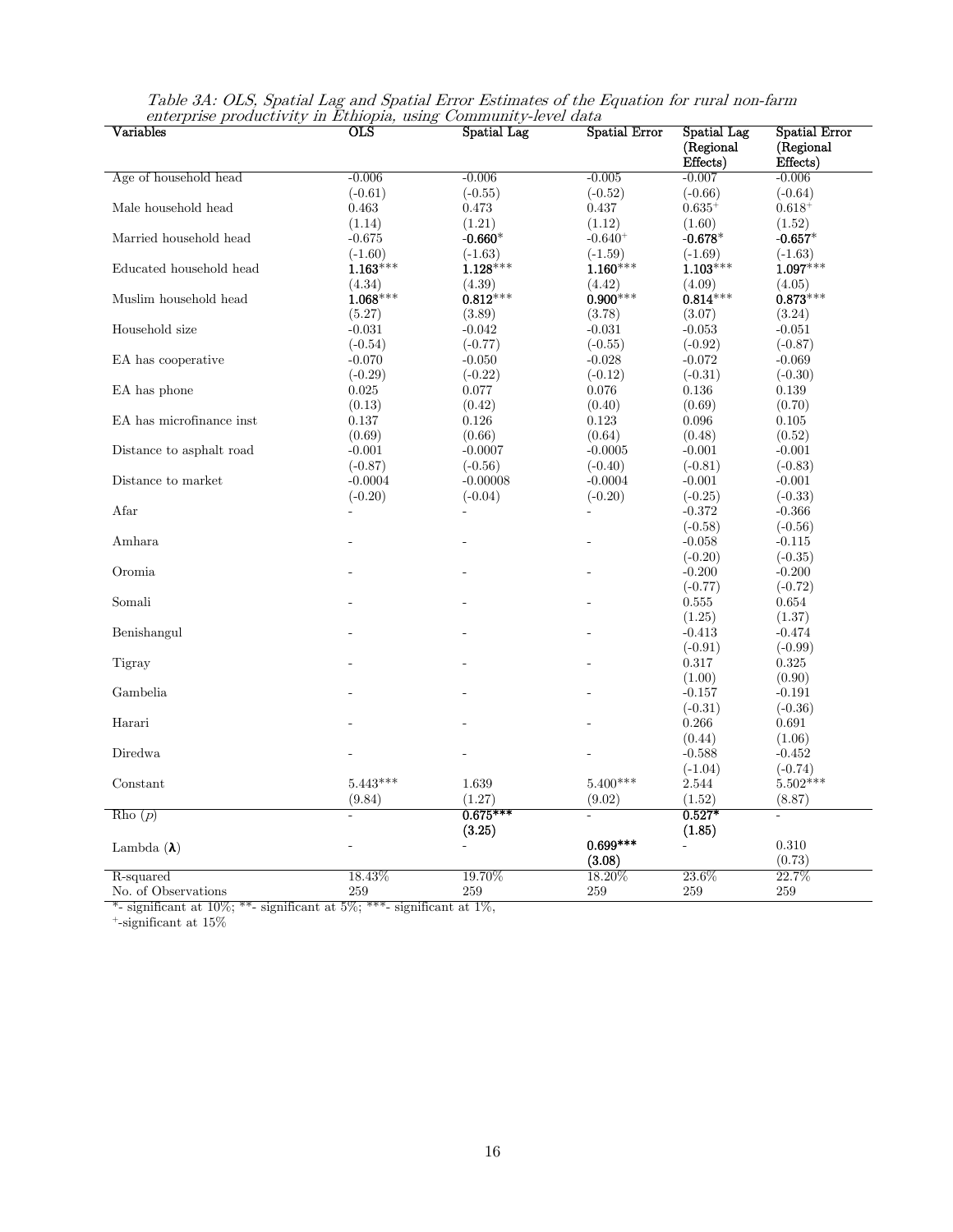| $\rm Variables$          | $_{\rm OLS}$   | Spatial Lag          | <b>Spatial Error</b> | Spatial Lag          | <b>Spatial Error</b> |
|--------------------------|----------------|----------------------|----------------------|----------------------|----------------------|
|                          |                |                      |                      | (Regional            | (Regional            |
|                          |                |                      |                      | Effects)             | Effects)             |
| Age of household head    | $-0.0244***$   | $-0.0245***$         | $-0.0246***$         | $-0.0268***$         | $-0.0270***$         |
|                          | $(-2.85)$      | $(-2.96)$            | $(-2.89)$            | $(-3.14)$            | $(-3.15)$            |
| Male household head      | $-1.287**$     | $-1.022*$            | $-0.858+$            | $-0.739$             | $-0.762$             |
|                          | $(-2.16)$      | $(-1.76)$            | $(-1.45)$            | $(-1.28)$            | $(-1.30)$            |
| Married household head   | 0.649          | 0.522                | 0.417                | 0.566                | 0.592                |
|                          | (1.15)         | (0.96)               | (0.75)               | (1.03)               | (1.06)               |
| Educated household head  | $-1.914**$     | $-1.748**$           | $-1.657**$           | $-1.238+$            | $-1.234+$            |
|                          | $(-2.43)$      | $(-2.29)$            | $(-2.15)$            | $(-1.61)$            | $(-1.60)$            |
| Household size           | $-0.0478$      | $-0.0232$            | $-0.0130$            | 0.0180               | 0.0174               |
|                          | $(-1.17)$      | $(-0.58)$            | $(-0.30)$            | (0.41)               | (0.40)               |
| EA has phone             | 0.132          | 0.134                | 0.135                | 0.131                | 0.131                |
|                          | (1.07)         | (1.12)               | (1.10)               | (1.11)               | (1.10)               |
| EA has microfinance inst | $0.356**$      | $0.342**$            | $0.337**$            | $0.334**$            | $0.337**$            |
|                          | (2.53)         | (2.51)               | (2.43)               | (2.47)               | (2.49)               |
| Distance to asphalt road | $-0.00220$     | $-0.00109$           | $-0.000908$          | 0.00169              | 0.00168              |
|                          | $(-0.68)$      | $(-0.34)$            | $(-0.27)$            | (0.53)               | (0.52)               |
| Distance to market       | 0.000778       | 0.000562             | 0.000647             | $-0.000398$          | $-0.000387$          |
|                          | (0.62)         | (0.46)               | (0.47)               | $(-0.30)$            | $(-0.29)$            |
| North East Zone          |                |                      |                      | $-0.578***$          | $-0.629***$          |
|                          |                |                      |                      | $(-2.85)$            | $(-3.26)$            |
| North West Zone          |                |                      |                      | $-0.559***$          | $-0.593***$          |
|                          |                |                      |                      | $(-2.84)$            | $(-3.02)$            |
| South East Zone          |                |                      |                      | 0.0180               | 0.0403               |
|                          |                |                      |                      | (0.08)               | (0.18)               |
| South South Zone         |                |                      |                      | 0.175                | 0.218                |
|                          |                |                      |                      | (0.86)               | (1.10)               |
| South West Zone          |                |                      |                      | 0.0659               | 0.0956               |
|                          | $10.72***$     | 3.888**              | $10.24***$           | (0.32)<br>$8.121***$ | (0.47)<br>$10.25***$ |
| Constant                 |                |                      |                      |                      |                      |
|                          | (16.98)        | (2.19)<br>$0.747***$ | (14.80)              | (2.77)               | (15.89)              |
| Rho $(p)$                | $\overline{a}$ |                      |                      | 0.240                |                      |
|                          |                | (4.10)               | $0.748***$           | (0.74)               |                      |
| Lambda $(\lambda)$       |                |                      |                      |                      |                      |
|                          |                |                      | (3.83)               |                      | 0.0263               |
|                          |                |                      |                      |                      | (0.07)               |
| R-squared                | 0.091          | 0.104                | 0.085                | 0.154                | 0.152                |
| No. of Observations      | 379            | 379                  | 379                  | 379                  | 379                  |

Table 3B: OLS, Spatial Lag and Spatial Error Estimates of the Equation for rural non-farm enterprise productivity in Nigeria, using Community-level data

\*- significant at 10%; \*\*- significant at 5%; \*\*\*- significant at 1%,  $+$ -significant at 15%

Using household heads that have not had any schooling as the base group, education is found to be significantly correlated with rural non-farm enterprise performance across all three model specifications in Ethiopia (Huffman, 1980).

Rural non-farm enterprises in enumerator areas with a higher fraction of household heads that have had some education appear to perform about 113 to 116 per cent better than rural non-farm enterprise with household heads that have had no education at all. In Nigeria, heads that are currently enrolled in school appear to perform worse than household heads that are not.

The results in Table 3A also show that Muslims-owned rural non-farm enterprises in rural Ethiopia appear to perform significantly better than non-Muslim owned rural nonfarm enterprises. This may be evidence of the importance of religious social capital in rural non-farm enterprise performance and particular specializations in trade among the Muslim population. The magnitude of these religious effects is however less, but still significant, once spatial effects are controlled for, suggesting that the spatial distribution of Muslim households play a major role in explaining rural non-farm enterprise performance in Ethiopia. This confirms that models which do not explicitly correct for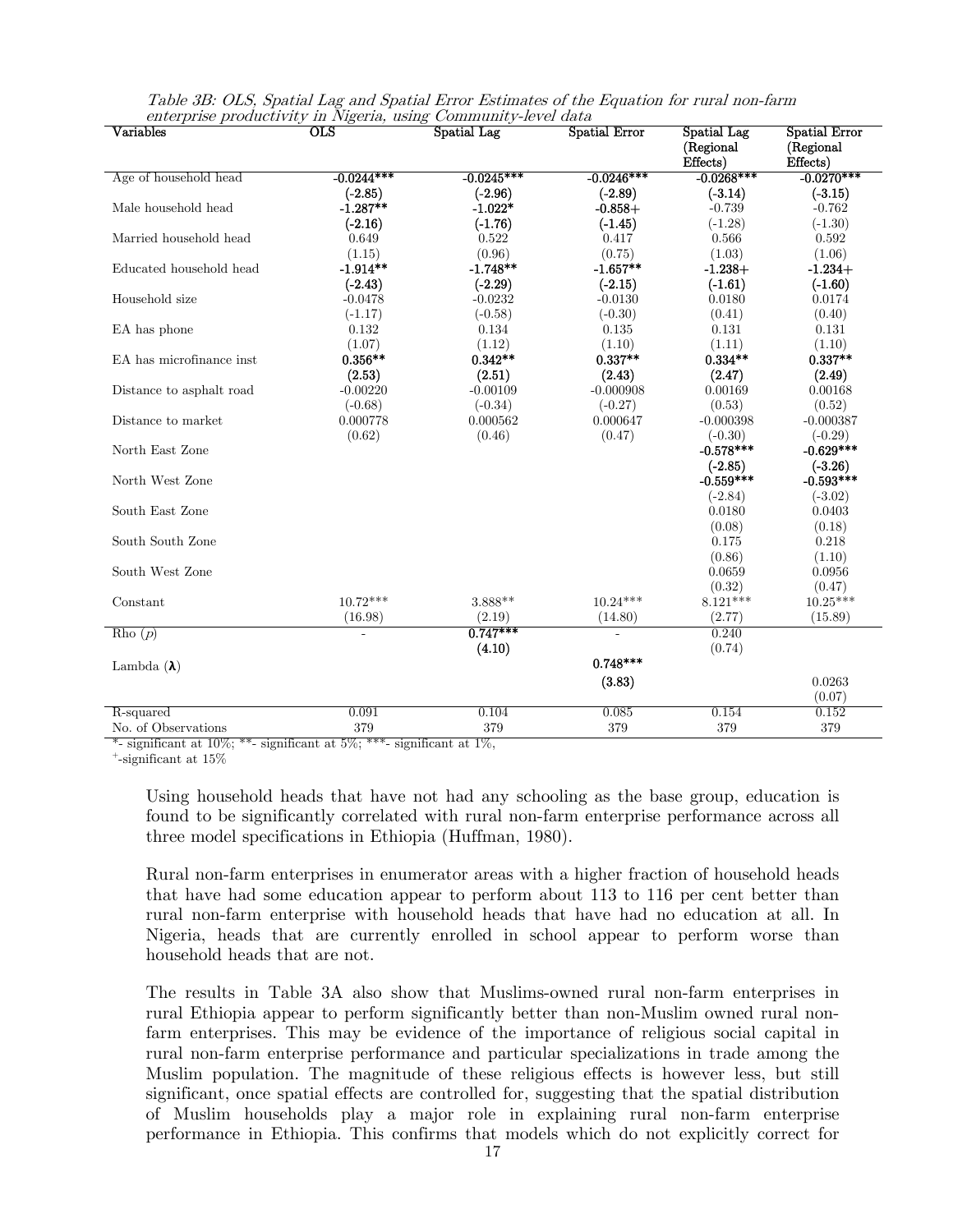spatial dependence would over-estimate the importance of religious affiliation in explaining rural non-farm enterprise performance in Ethiopia.

The results in Table 3B indicates that in Nigeria, rural non-farm enterprises headed by males perform significantly worse than female non-farm entrepreneurs, although this is not the case anymore once regional controls are included.

Other determinants of rural non-farm enterprise performance in Ethiopia include the age of the household head and the household size. Although not significant in Ethiopia, an additional year of age is correlated with a 2.4% decrease in non-farm enterprise performance in Nigeria. Age has been used as a proxy for experience in the literature, and is expected to be positively correlated with enterprise performance (Evans and Leighton 1989; Bregger, 1996; Robson 1998; Rupasingha and Contreras, 2010; Frazer, 2005).

In Nigeria, non-farm entrepreneurs who have access to a microfinance institution perform about a third better entrepreneurs who do not have access to these institutions, demonstrating the importance of credit and community infrastructure in non-farm enterprise performance.

Spatial parameters rho and lambda in the spatial lag and error model specifications, respectively, are positive and statistically significant. These might be indicative of the presence of positive spill-over effects, or perhaps a communal move to switch from farming- to non-farm activities, although one has to be careful to assign such spill-over effects given the shortcomings of spatial lag models mentioned in the previous subsection. A significant spatial lag co-efficient implies some degree of interaction among rural nonfarm enterprise in the enumeration areas, while a significant spatial error co-efficient (lambda) implies that there are some spatially correlated omitted variables which influence rural non-farm enterprise performance in Ethiopia and Nigeria. These findings are consistent with similar studies conducted in developed countries (Gibson and Olivia, 2007; Rupasingha and Contreras, 2010; Baumgartner et al., 2012). The magnitude of other explanatory variables is smaller once spatial effects are controlled for, implying that models which do not account for the spatial nature of the data may over-estimate the effects of such exogenous factors in the model.

The inclusion of regional control variables however changes these initially observed spatial results. In the spatial error model, *Lambda* is no longer significant when regional effects are controlled for in Ethiopia; however, although the significance of rho is diminished with the inclusion of regional controls, the spatial lag parameter remains positive and significant. In Nigeria, lambda and rho are no longer significant, although still positive, once geographical zones are controlled for.

The presence of a positive and significant *rho* is indicative of possible diffusion processes, where performances of enterprises in a location predict an increased likelihood of similar performances in neighbouring places. The presence of a positive and significant *lambda* is indicative of omitted (spatially correlated) covariates that have the potential to affect inference, if left unattended. Lambda is no longer significant in either country-model once regional controls are included- implying that performance of rural non-farm enterprises varies regionally in both countries. This may be observed from the initial quantile maps of both countries in Figures 1A and 1B. Rho, however, remains significant in Ethiopia after regional controls are controlled for, indicating the presence of a diffusion process,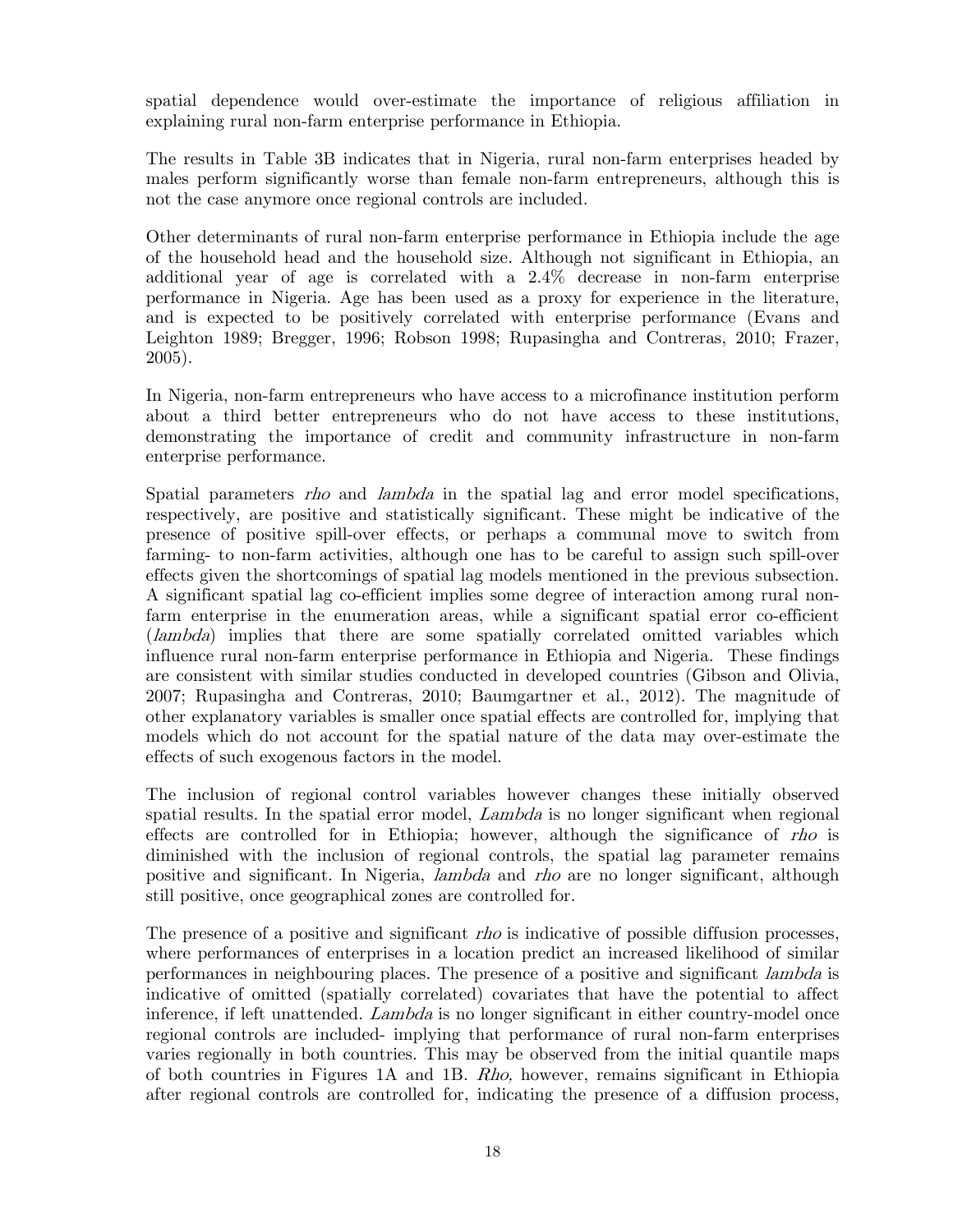possibly through technical and knowledge transfers and/or information exchanges between business enterprises in Ethiopia.

In Tables 4A and 4B present results from the estimation of non-farm enterprise performance using individual-level data on household heads in both Nigeria and Ethiopia. The inverse distance weight matrix is used to define the spatial relationships among household heads in the various EAs.

Table 4A: OLS, Spatial Lag and Spatial Error Estimates of the equation for rural non-farm enterprise productivity in Ethiopia, using Individual level data

| Variables                                                       | $_{\rm OLS}$            | <b>Spatial Lag</b>       | Spatial<br><b>Error</b> |
|-----------------------------------------------------------------|-------------------------|--------------------------|-------------------------|
| Age of household head                                           | $-0.010***$             | $-0.013***$              | $-0.015***$             |
|                                                                 | $(-2.74)$               | $(-4.20)$                | $(-4.78)$               |
| Male household head                                             | $0.277*$                | $0.364***$               | $0.409***$              |
|                                                                 | (1.72)                  | (2.72)                   | (3.15)                  |
| Married household head                                          | $-0.161$                | $-0.222*$                | $-0.226*$               |
|                                                                 | $(-0.98)$               | $(-1.63)$                | $(-1.70)$               |
| Educated household head                                         | $0.339^{***}$           | $0.155*$                 | 0.054                   |
|                                                                 | (3.19)                  | (1.75)                   | (0.59)                  |
| Muslim household head                                           | $0.491***$              | $0.296***$               | $0.358***$              |
|                                                                 | (3.54)                  | (2.56)                   | (2.47)                  |
| Household size                                                  | $-0.047**$              | $-0.047***$              | $-0.049***$             |
|                                                                 | (2.08)                  | $(-2.50)$                | $(-2.62)$               |
| EA has cooperative                                              | 0.111                   | 0.074                    | 0.156                   |
|                                                                 | (0.86)                  | (0.69)                   | (0.75)                  |
| EA has phone                                                    | 0.138                   | $-0.079$                 | 0.174                   |
|                                                                 | (1.12)                  | (0.77)                   | (0.94)                  |
| EA has microfinance inst                                        | $0.174^{+}$             | 0.075                    | 0.086                   |
|                                                                 | (1.47)                  | (0.76)                   | (0.46)                  |
| Distance to asphalt road                                        | $-0.003***$             | $-0.002***$              | $-0.002*$               |
|                                                                 | $(-4.02)$               | $(-2.54)$                | $(-1.76)$               |
| Distance to market                                              | 0.0006                  | $-0.00001$               | $-0.0007$               |
|                                                                 | (0.48)                  | $(-0.01)$                | $(-0.34)$               |
| Afar                                                            | $-1.120***$             | $-0.550^{+}$             | $-0.686$                |
|                                                                 | $(-2.65)$               | $(-1.56)$                | $(-1.06)$               |
| Amhara                                                          | $-0.089$                | $-0.119$                 | $-0.359$                |
|                                                                 | $(-0.53)$               | $(-0.86)$                | $(-1.34)$               |
| Oromia                                                          | $-0.297*$               | $-0.182$                 | $-0.300$                |
|                                                                 | (-1.88)                 | $(-1.38)$                | $(-1.20)$               |
| Somali                                                          | $1.115***$              | $0.518**$                | $0.685*$                |
|                                                                 | (4.04)                  | (2.25)                   | (1.72)                  |
| Benishangul                                                     | 0.209                   | $-0.026$                 | $-0.056$                |
|                                                                 | (0.98)                  | $(-0.15)$                | $(-0.15)$               |
| Tigray                                                          | 0.149                   | 0.042                    | 0.061                   |
|                                                                 | (0.80)                  | (0.27)                   | (0.19)                  |
| Gambelia                                                        | -0.314                  | $-0.131$                 | $-0.479$                |
| Harari                                                          | (-0.93)<br>$1.140***$   | $(-0.47)$                | $(-0.92)$<br>$1.144**$  |
|                                                                 |                         | $0.483*$                 |                         |
|                                                                 | (3.61)                  | (1.83)                   | (2.29)<br>$-0.912**$    |
| Diredwa                                                         | $-0.882***$             | $-0.455**$               |                         |
|                                                                 | $(-3.51)$<br>$5.883***$ | $(-2.17)$<br>$2.975***$  | $(-2.22)$<br>$6.378***$ |
| Constant                                                        |                         |                          |                         |
|                                                                 | (22.68)                 | (11.74)                  | (20.57)                 |
| Rho $(p)$                                                       |                         | (1.27)<br>$0.572***$     |                         |
|                                                                 |                         |                          |                         |
|                                                                 |                         | (21.77)                  | $0.582***$              |
| Lambda $(\lambda)$                                              |                         |                          |                         |
|                                                                 | $13.08\%$               | 12.40\%                  | (21.91)<br>$11.80\%$    |
| R-squared<br>No. of Observations                                | 1, 230                  | 1,230                    | 1, 230                  |
| $*$ gionificant at $10\%$ .<br>$**$<br>$ciamifìcont$ of $5\%$ . | ***                     | $10$ .<br>cicnificant at |                         |

\*- significant at  $10\%$ ; \*\*- significant at  $5\%$ ; \*\*\*- significant at  $1\%$ ;  $+$ - significant at  $15\%$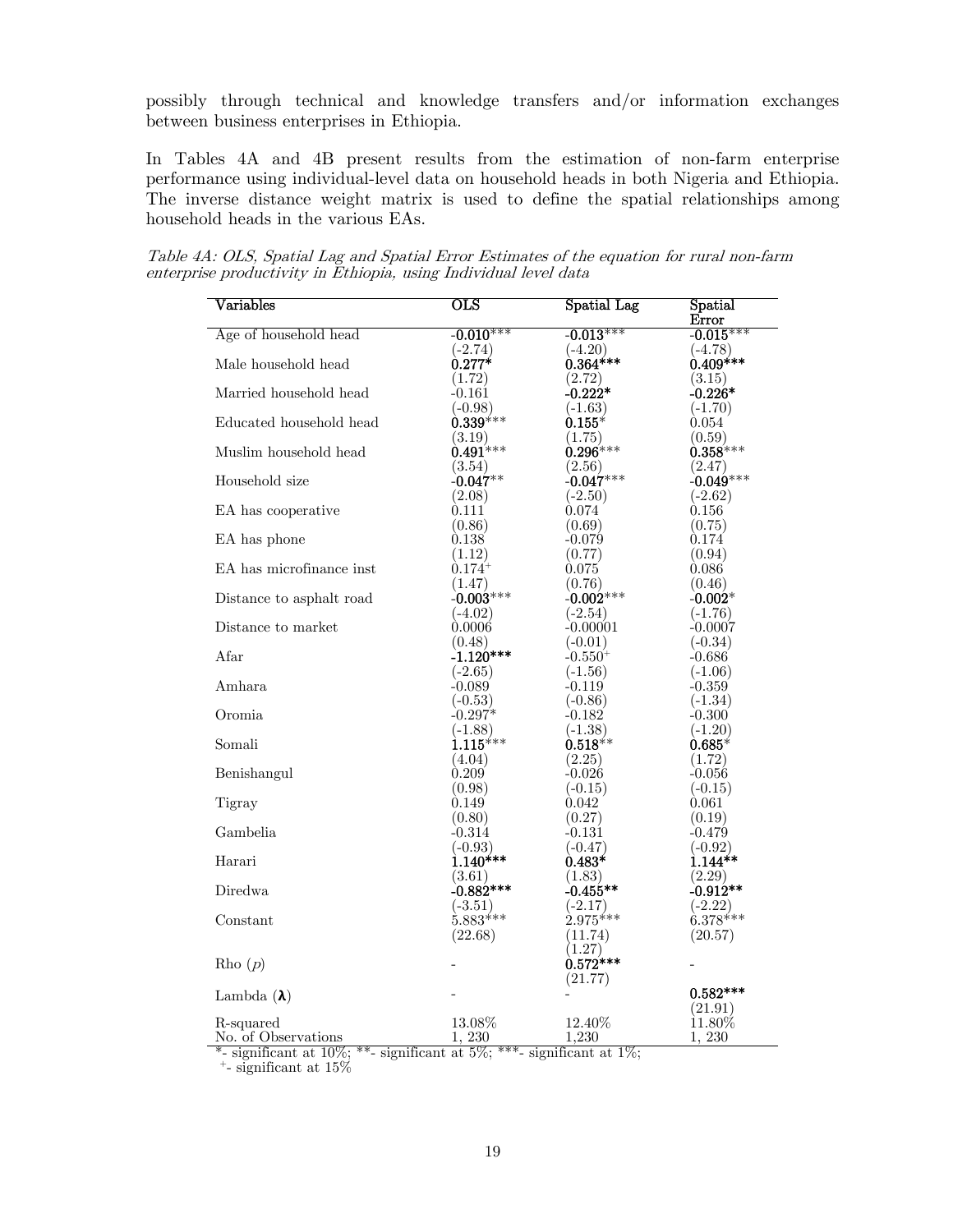| $\rm Variables$          | $_{\rm OLS}$         | Spatial Lag  | Spatial Error |
|--------------------------|----------------------|--------------|---------------|
| Age of household head    | $-0.0125***$         | $-0.0125***$ | $-0.0126***$  |
|                          | $(-5.10)$            | $(-5.11)$    | $(-5.13)$     |
| Male household head      | 0.0255               | 0.0408       | 0.0616        |
|                          | (0.17)               | (0.27)       | (0.41)        |
| Married household head   | $-0.00496$           | $-0.0145$    | $-0.0221$     |
|                          | $(-0.03)$            | $(-0.10)$    | $(-0.15)$     |
| Educated household head  | $-0.0691$            | $-0.0427$    | $-0.0256$     |
|                          | $(-0.31)$            | $(-0.20)$    | $(-0.12)$     |
| Household size           | $-0.0170$            | $-0.0163$    | $-0.0164$     |
|                          | $(-1.37)$            | $(-1.33)$    | $(-1.33)$     |
| EA has phone             | $0.135*$             | $0.124 +$    | $0.139+$      |
|                          | (1.69)               | (1.57)       | (1.55)        |
| EA has microfinance inst | $0.240***$           | $0.213**$    | $0.242**$     |
|                          | (2.71)               | (2.42)       | (2.46)        |
| Distance to asphalt road | 0.00251              | 0.00228      | 0.00255       |
|                          | (1.13)               | (1.04)       | (1.03)        |
| Distance to market       | $-0.00158*$          | $-0.00136+$  | $-0.00150+$   |
|                          | $(-1.86)$            | $(-1.62)$    | $(-1.57)$     |
| North East Zone          | $-0.517***$          | $-0.465***$  | $-0.527***$   |
|                          | $(-4.03)$            | $(-3.65)$    | $(-3.66)$     |
| North West Zone          | $-0.752***$          | $-0.664***$  | $-0.752***$   |
|                          | $(-6.27)$            | (-5.51)      | $(-5.58)$     |
| South East Zone          | $-0.240*$            | $-0.209 +$   | $-0.231+$     |
|                          | (-1.76)              | (-1.54)      | $(-1.52)$     |
| South South Zone         | $0.190 +$            | 0.166        | 0.193         |
|                          | $\left( 1.56\right)$ | (1.38)       | (1.42)        |
| South West Zone          | -0.0549              | $-0.0521$    | $-0.0545$     |
|                          | $(-0.46)$            | $(-0.44)$    | $(-0.41)$     |
| Constant                 | $9.694***$           | $8.480***$   | $9.665***$    |
|                          | (46.69)              | (24.37)      | (44.82)       |
| Rho(p)                   |                      | $0.133***$   |               |
|                          |                      | (4.32)       |               |
| Lambda $(\lambda)$       |                      |              | $0.136***$    |
|                          |                      |              | (4.39)        |
| R-squared                | 0.068                | 0.068        | 0.068         |
| No. of Observations      | 2,001                | 2,001        | 2,001         |

Table 4B: OLS, Spatial Lag and Spatial Error Estimates of the Equation for rural non-farm enterprise productivity in Nigeria, using Individual level data

\*- significant at  $10\%$ ; \*\*- significant at  $5\%$ ; \*\*\*- significant at  $1\%$ ;  $+$ - significant at  $15\%$ 

Results are largely similar to those observed in Tables 3A and 3B, although more coefficients are highly significant when the sample size is increased. For instance, in Ethiopia, male household-heads appear to perform better than female heads across all the model specifications. Additionally, rural non-farm enterprise performance decline with distance from tarred and asphalt roads, meaning that physical infrastructure is an important determinant of rural non-farm enterprise performance. In Nigeria, more community infrastructure variables- access to phones and distance to market- become important in determining non-farm enterprise performance.

A major difference of this disaggregated analysis is that with the inclusion of regional controls, the spatial lag and error coefficients in both countries remain highly significant, indicating the presence of spatial autocorrelation e at the individual level. As mentioned earlier however, the partial results reported here are subject to the shortcomings of the random GIS assignment process.

In Table 3A and 3B, at the more aggregated scale, the spatial lag model appears to fit slightly better than the spatial error model, in terms of R-squared, both before and after the inclusion of regional controls in both countries. This is confirmed in Table 5A and 5B below where the log-likelihoods of each of the spatial models are compared. Similar to the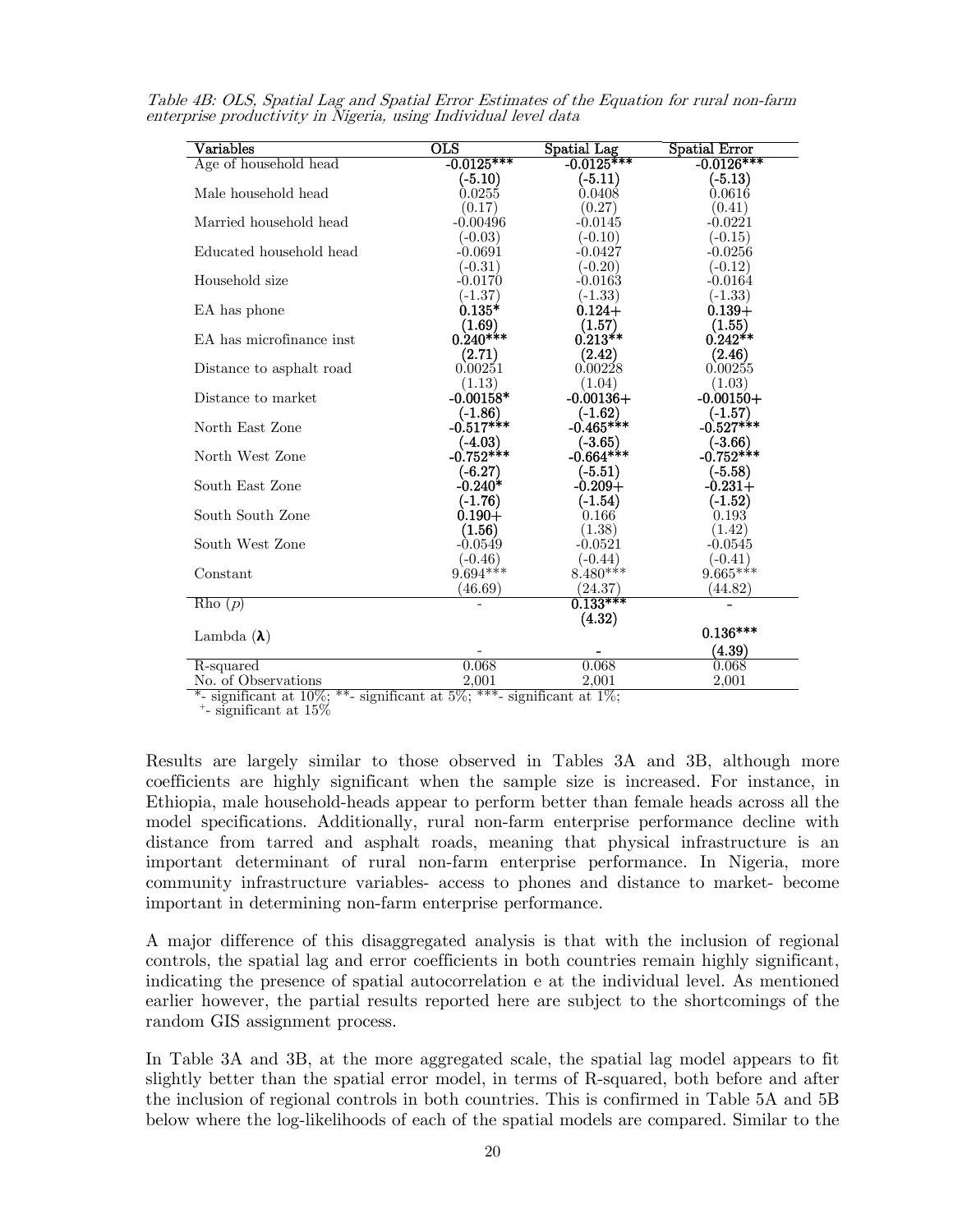R-squared value, a higher log-likelihood is indicative of a better model fit, and these values are higher under the spatial lag, than under the spatial error models.

Table 5A: Log-Likelihood Values for Spatial Regression Models with Inverse Distance Spatial Weight Matrices- Ethiopia

| Log-Likelihood Tests for Spatial models |           |  |  |  |
|-----------------------------------------|-----------|--|--|--|
| Spatial Lag                             | $-435.16$ |  |  |  |
| Spatial Lag (with regional controls)    | $-430.57$ |  |  |  |
| Spatial Error                           | $-436.19$ |  |  |  |
| Spatial Error (with regional controls)  | $-431.70$ |  |  |  |

Table 5B: Log-Likelihood Values for Spatial Regression Models with Inverse Distance Spatial Weight Matrices- Ethiopia

| Log-Likelihood Tests for Spatial models |            |  |  |  |  |
|-----------------------------------------|------------|--|--|--|--|
| Spatial Lag                             | $-521.571$ |  |  |  |  |
| Spatial Lag (with regional controls)    | $-513.405$ |  |  |  |  |
| <b>Spatial Error</b>                    | $-522.997$ |  |  |  |  |
| Spatial Error (with regional controls)  | $-513.666$ |  |  |  |  |

Results of the spatial analyses, especially at the individual level where social interactions and influence are more common, provide some evidence that the local environment is important for rural non-farm enterprise performance through perhaps knowledge spillover effects, collective learning, and backward and forward linkages with local markets. According to Haggblade et al. (2002), rural non-farm enterprises who are engaged in similar activities may cluster together in order to take advantage of larger markets for labour and consumption goods, scale economies, lower energy costs and external economies of agglomeration.

#### 4.3 Spatial Correlations between Farming and Non-Farming

As we mentioned in the introduction the importance of the links between non-farm and farming activities have been noted in the literature (e.g. de Janvry et al., 2005; Lanjouw and Lanjouw, 2001). Success in agriculture may generate surpluses for investment in offfarm activities and vice-versa, so that one may see a positive correlation between farm and non-farm productivity. Indeed, as Deichmann et al. (2008:1) declared 'the most predominant view amongst development practitioners about non-farm development is that growth of non-farm activities in rural areas is driven primarily by agriculture productivity growth'.

Given the evidence of significant spatial effects in the data, it is useful to attempt a greater understanding of this relationship. In others words, is the 'predominant view amongst development practitioners' supported by the data? Are high performance rural non-farm enterprise clustered, not necessarily to be near one another, but to be near clusters of high productivity farming areas?

In the ERSS data, only about 20 per cent of the survey respondents report that they are engaged in farming activities. In the NGHS however, almost 90% of the sample are engaged in agriculture. A preliminary ESDA of spatial interactions between the prevalence of farming activities in communities in both countries and the performance of rural non-farm enterprise is provided in Table 6 below.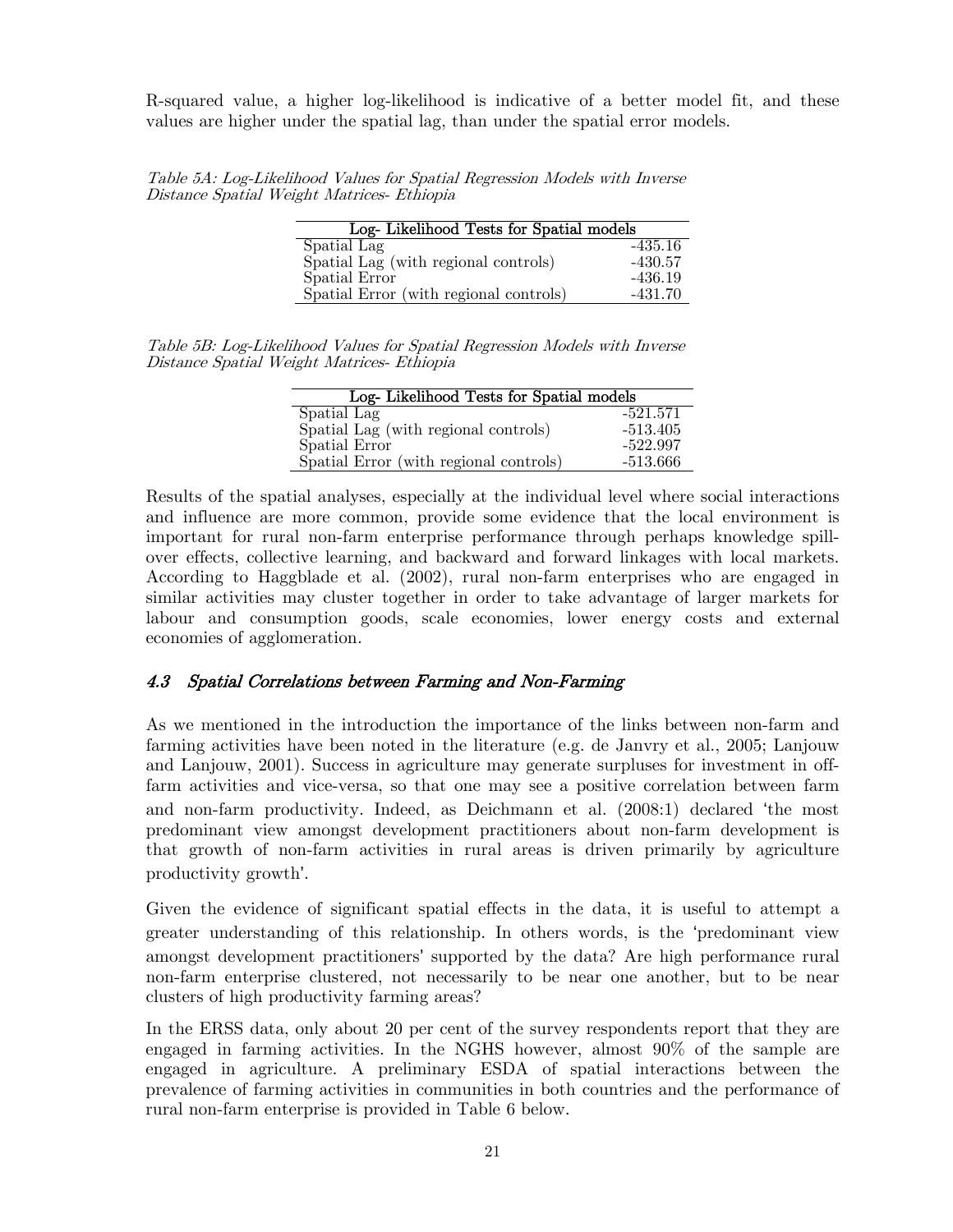Table 6: Global Moran*'*s I Index for Bivariate Relationship between Farming and Non-Farm Economies

|                  | Ethiopia                  | Nigeria                    |
|------------------|---------------------------|----------------------------|
| Global Moran's I | $-0.0225082**$<br>(0.049) | $-0.0400949***$<br>(0.002) |
|                  |                           |                            |

p-values in parenthesis: \*  $p \nvert 0.10$ , \*\*  $p \nvert 0.05$ , \*\*\*  $p \nvert 0.01$ 

A distance-band weight matrix is used for both countries, where every EA is constrained to have at least one neighbour. The Global Moran's I is negative and significant at 5 per cent (significance shown by permutation test in second figure) and 0.01 per cent for Ethiopia and Nigeria, respectively, implying that high (low) performance non-farm enterprises are surrounded by other communities with low (high) engagement in farming activities. It seems that rural non-farm enterprise performance are the highest in low prevalence agricultural areas suggesting that in these regions rural non-farm enterprise are a source of income and security for possibly those households excluded from agricultural activities (see e.g. Lanjouw and Lanjouw, 2001; de Janvry et al. 2005). This finding is surprising as it contradicts the findings elsewhere the literature, for instance in Haggblade et al. (2002) and Deichmann et al. (2008; 2009) and the 'predominant view among development practitioners' mentioned above.

These results must however be interpreted with caution, given the small sample size of the study (239 and 379 observations in Ethiopia and Nigeria, respectively). It may be worthwhile to pursue a further examination of this relationship, using a broader dataset, including greater detail on the type of rural nonfarm activities undertaken, in order to better understand the spatial linkages between rural non-farm enterprise performance and activities of the agricultural sector.

### 5. Concluding Remarks

In recent years there has been a growing interest in the contribution of entrepreneurship to development (e.g. Naudé, 2010; 2011) and to rural development in Africa in particular (e.g. Nagler and Naudé, 2014a, 2014b; Rijkers and Costa, 2012). In rural Africa, the vast majority of households are dependent on farming for a livelihood. They engage in both farming but also non-farming activities. The latter has been established to be important for rural household income, generating on average more than 40 per cent of rural household income in Africa.

While much research has gone into understanding the patterns of rural non-farm enterprises and their contribution to household income and to poverty alleviation, as well as into understanding the determinants of rural household participation in starting up and running such enterprises (see for instance Nagler and Naudé, 2014) there is still a gap in our knowledge of the performance of rural non-farm enterprises in Africa.

In particular, the performance, especially in terms of productivity of farms in Africa has been extensively studied (e.g. Alene, 2010; Block, 2010); also, a number of studies have dealt with the possible benefits of non-farm enterprises for farm productivity (e.g. Oseni and Winters, 2009). No study has yet dealt with rural non-farm productivity in Africa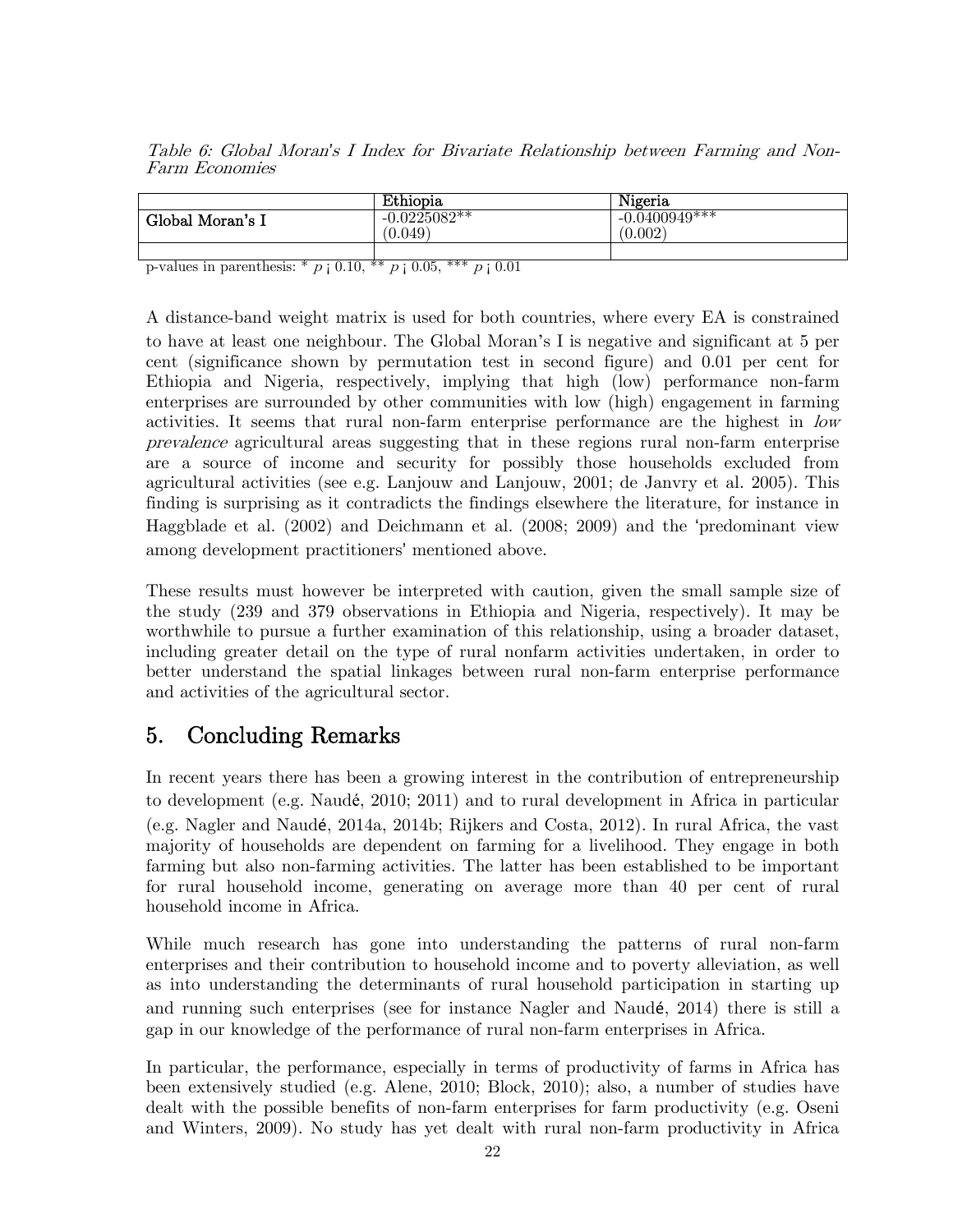satisfactory, and indeed none has as yet considered controlling for spatial autocorrelation and possible spatial spill-over effects in the performance and productivity of these enterprises.

In this paper we made a modest contribution to addressing these two lacunas. Using appropriately geo-referenced rural household data from Ethiopia and Nigeria we studied the determinants of rural non-farm enterprise performance and examined evidence for spill-over effects among non-farm enterprise clusters.

We established that spatial autocorrelation is significant. This means that studies into the determinants of rural enterprises in Ethiopia and Nigeria that omit controlling for spatial dependence / agglomeration effects will be subject to biased estimates. Hence we used appropriately specified regression models to estimate the key determinants of the productivity of rural non-farm enterprises, using sales per worker as our (crude) productivity / performance measure.

From these we found that in Ethiopia high (low)-productivity rural non-farm enterprises were surrounded by other high (low)-productivity rural non-farm enterprises. This confirms the existence and benefits of clusters. It suggests that interaction between households and enterprises may be indeed beneficial as had been expected. Results of a spatial error model initially indicated that there was the presence of some spatiallycorrelated omitted variables. The inclusion of regional controls however removes this spatial dependence, in terms of the spatially correlated errors in the model. The spatial lag parameter remains significant even with the inclusion of regional controls, and the model appears to be a better fit than the spatial error model.

For Nigeria we found that spatial parameters were no longer significant in explaining non-farm enterprise performance, once location controls were included in the model. However, spatial parameters remained significant in both countries, even after regional controls were included, when the analysis is done at the individual level.

Furthermore, we found a negative relationship between rural non-farm enterprise performance and agricultural activity in Ethiopia and Nigeria, implying that increases in farm productivity are not necessarily associated with increases in non-farm enterprise productivity in the same region – it may be that in areas with high agricultural productivity, higher wages reduces the competitiveness of non-farm enterprises. This result runs counter to the 'most prominent view amongst development practitioners' (Deichmann et al., 2008:1) and requires more research, for instance to establish if this is due to the type of rural non-farm enterprise, to wages in agriculture, or to some other unexplained characteristic of rural non-farm enterprises in Africa.

Together, these findings finally allow us to draw some modest policy conclusions. First, investment in local infrastructure, i.e. improvements in the local business environment in rural areas, will support the performance of non-farm enterprises. Second, literature has long emphasized the importance of asset and knowledge accumulation of existing firms, and this process should be encouraged to the extent that existing firms appear to confer positive externalities on other firms in their neighbourhoods or clusters – increasing proximity is important in this regard. Policies to improve the skills and technology of potentially leading enterprises in the community may then easier spill over on to other proximate enterprises. Finally, the findings are consistent with that of many other papers dealing with enterprise performance that argue for the positive effects of entrepreneurial and management education for enterprise performance.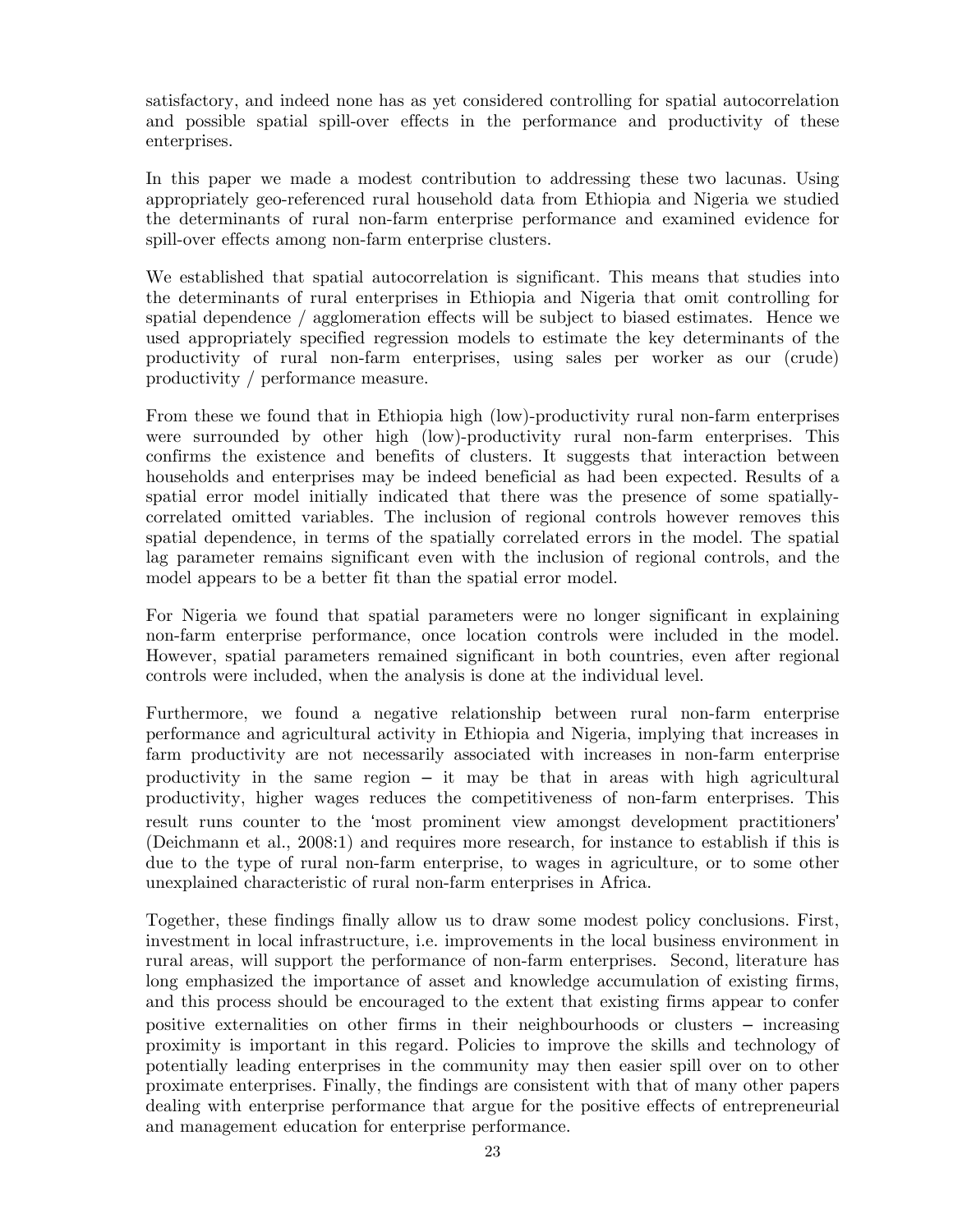### Acknowledgements

Earlier versions of this paper were presented at the Global Development Network's 15th Annual Conference, Accra, Ghana on 20<sup>th</sup> June 2014, and at the World Bank's Annual Bank Conference on Africa, Paris, France on  $24<sup>th</sup>$  June 2014. We are grateful to the participants of these conferences for their feedback. We want in particular to acknowledge the useful feedback and encouragement from the participants in the 'Agriculture in Africa: Telling Facts from Myths' project. Luc Christiaensen, Jonathan Kaminski, Paula Nagler, Amparo Palacios-López all provided comments, support and/or direction that contributed towards this paper. The usual disclaimer applies.

### References

Ali, M. and Peerlings, J. (2011). 'Value Added of Cluster Membership for Micro Enterprises of the Handloom Sector in Ethiopia', World Development, 39 (3): 363-374.

Ali, M., Peerlings, J., and Zhang, X. (2010). Clustering as an organizational response to capital market inefficiency: Evidence from handloom enterprises in Ethiopia In: IFPRI discussion papers.

Alene, D.A. (2010). 'Productivity Growth and the Effects of R&D in African Agriculture', Agricultural Economics, 41(3-4): 223-238.

Anselin, L. (2005). "Exploring Spatial Data with GeoDa: A Workbook." Center for Spatially Integrated Social Science

Anselin, L. and Griffith, D. A. (1988). 'Do Spatial Effects really matter in Regression Analysis? Papers in Regional Science, 65: 11–34.

Ayele, G., Chamberlin, J., Moorman,L., Wamisho, K. and Zhang, X. (2009). 'Infrastructure and Cluster Development: A Case Study of Handloom Weavers in Ethiopia', Ethiopia Strategy Support Program, Discussion Paper No. ESSP2 001

Barrett, C., Reardon, T., and Webb, P. (2001). 'Non-Farm Income Diversification and Household Livelihood Strategies in Rural Africa: Concepts, Issues, and Policy Implications', Food Policy, 26 (4):315–331.

Baumgartner, D., Schulz, T. and Seidl, I. (2012). 'Quantifying entrepreneurship and its impact on local economic performance: A spatial assessment in rural Switzerland, Entrepreneurship and Regional Development, DOI:10.1080/08985626.2012.710266

Bernard, A. B., Redding S. J. and Schott, P. K. (2010) Multi-Product Firms and Product Switching, *American Economic Review*, 100(1), 70-97.

Block, S. (2010). 'The Decline and Rise of Agricultural Productivity in Sub-Saharan Africa since 1961', NBER Working Paper 16481

Bloom, N., and Van Reenen, J. (2010). 'Why do Management Practices Differ Across Firms and Countries?', Journal of Economic Perspectives, 24 (1): 203-224.

Bloom, N., Schankerman, M. and Van Reenen, J. (2013). 'Identifying Technology Spillovers and Product Market Rivalry', Econometrica, 81 (4): 1347-1393.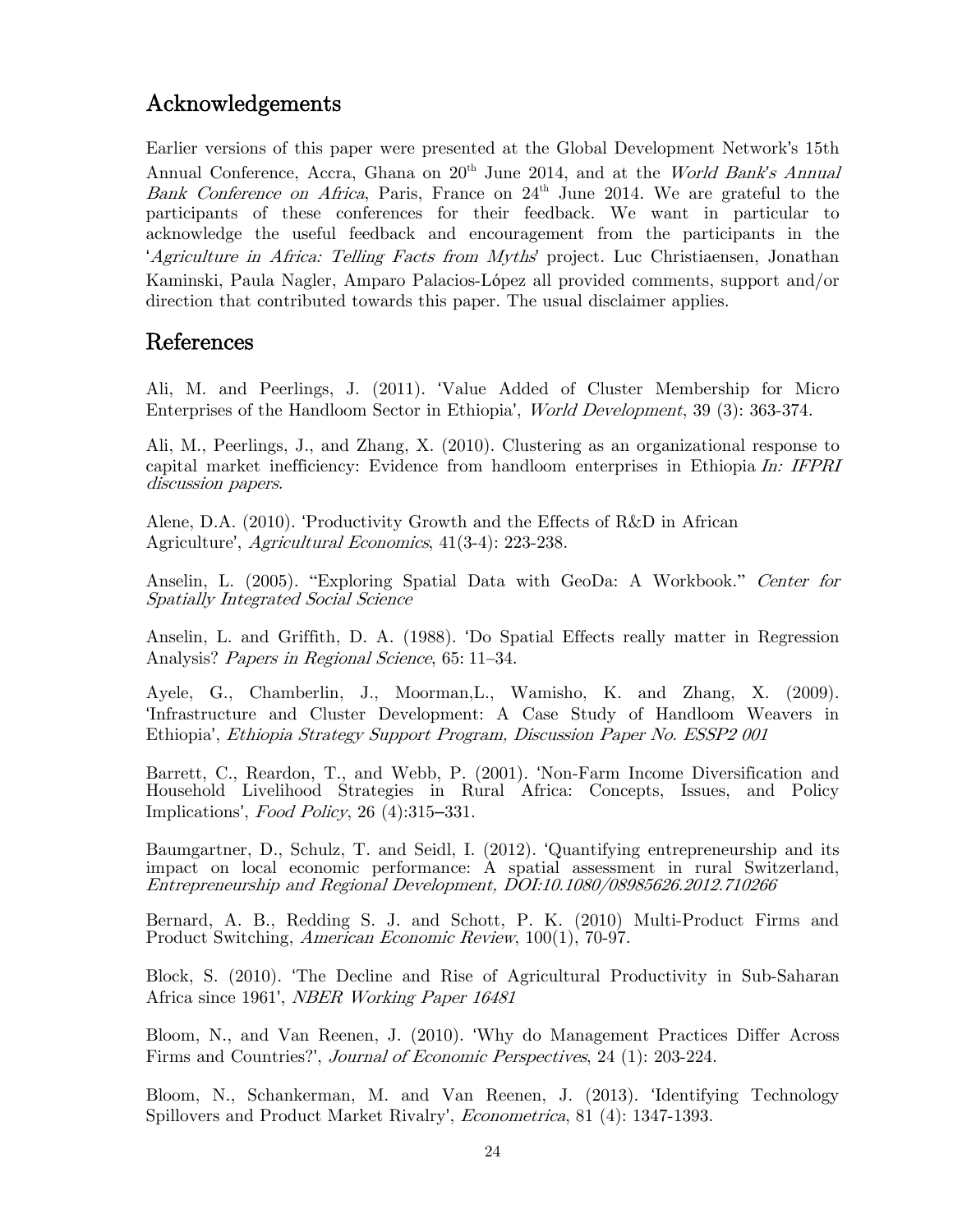Bregger, J. (1996). 'Measuring self-employment in the United States', *Monthly Lab. Rev.* 119:3-9.

Corrado, L. and Fingleton, B. (2011). 'Where is the Economics in Spatial Econometrics? Spatial Econometrics Research Centre, Discussion Paper 71

De Brauw, A., Mueller, V. And Lim Lee, H. (2013). 'The Role of Rural-Urban Migration in the Structural Transformation of Sub-Saharan Africa', World Development, early online, November 2013.

De Janvry, A. Sadoulet, E, and Zhu, N. (2005). The Role of Non-Farm Incomes in Reducing Rural Poverty and Inequality in China. UC Berkeley: Department of Agricultural and Resource Economics, UCB. Retrieved from: Agricultural and Resource Economics, UCB. Retrieved from: http://www.escholarship.org/uc/item/7ts2z766

Deichmann, U., Shilpi, F., and Vakis, R. (2008).'Spatial Specialization and Farm-Nonfarm Linkages', World Bank Policy Research Working Paper no. 4611. Washington DC: The World Bank.

Deichmann, U., Shilpi, F., and Vakis, R. (2009). 'Urban Proximity, Agricultural Potential and Rural Non-Farm Employment: Evidence from Bangladesh', World Development, 37 (3): 645-660.

Deller S. C. (2010). 'Spatial Variations in the role of Microenterprises in Economic Growth', The Review of Regional Studies, 40 (1): 71- 97.

ESSP-II (Ethiopian Strategy Support Program II (2009). "Urbanization and Spatial Connectivity in Ethiopia." Research Note No. 5

Evans, D. S. and L. S. Leighton. 1989, "The Determinants of Changes in US Self-Employment, 1968-87." Small Business Economics 1: 1-19.

Foster, L., Haltiwanger, J. and Syverson, C. (2008). 'Reallocation, Firm Turnover, and Efficiency: Selection on Productivity and Profitability?' American Economic Review,  $98(1):394-425$ .

Fox, L. and Sohnesen, T. (2013). Household Enterprises in Mozambique: Key to Poverty Reduction but not on the Development Agenda? Policy Research Working Paper 6570, Washington DC: The World Bank.

Frazer, G. (2005). 'Which Firms Die? A Look at Manufacturing Firm Exit in Ghana', Economic Development and Cultural Change, 53 (3): 585-617.

Fujita, M., Krugman, P. and Venables, A.J. (1999). The Spatial Economy: Cities, Regions and International Trade. Cambridge MA: MIT Press.

Gibson, J. and Olivia, S. (2007). Spatial Autocorrelation and Non-Farm Rural Enterprise in Indonesia, Selected Paper prepared for presentation at the Australian Agricultural and Resource Economics Society Annual Conference, Queenstown, NZ, February 14-16

Gibson, J. and Olivia, S. (2010). 'The Effects of Infrastructure Access and Quality on Non-Farm Enterprises in Rural Indonesia', World Development, 38 (5): 717-726.

Haggblade, S., Hazell, P. and Reardon, T. (2002). 'Strategies for Stimulating Poverty-Alleviating Growth in the Rural Non-Farm Economy in Developing Countries', EPTD Discussion Paper, No. 92.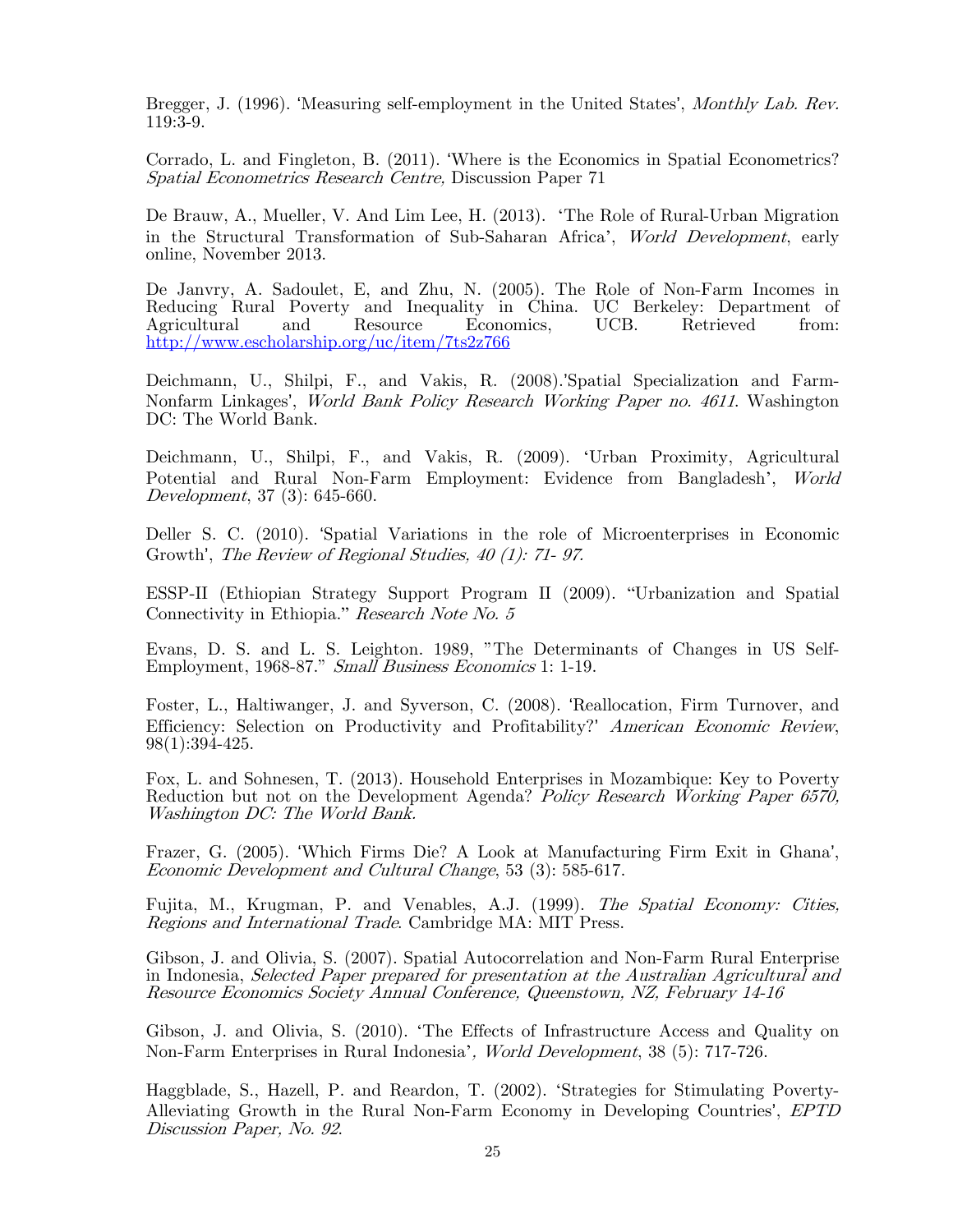Haggblade, S., Hazell, P. and Reardon, T. (2010). 'The Rural Non-farm Economy: Prospects for Growth and Poverty Reduction', World Development, 38(10), 1429-1441.

Janvry, A. D. and Sadoulet, E. (2010). Agriculture for Development in Africa: Businessas-Usual or New Departures? Journal of African Economies, 19 (AERC Supplement 2):ii7–11:39.

Lanjouw, J.O., and Lanjouw, P. (2001). 'The Rural Non-Farm Sector: Issues and Evidence from Developing Countries', Agricultural Economics, 26 (1): 1-23.

Mano, Y., Iddrisu, A., Yoshino, Y. and Sonobe, T. (2012). 'How can Micro and Small Enterprises in Sub-Saharan Africa Become More Productive? The Impacts of Experimental Basic Managerial Training', World Development, 40 (3): 458-468.

Martin, P., Mayer, J. and Mayneris, F. (2011). 'Spatial Concentration and Plant-Level Productivity in France', Journal of Urban Economics, 69: 182-195.

McCormick, D. (1999). 'African Enterprise Clusters and Industrialization', World Development, 27 (9): 1531-1551.

McMillan, D.P. (2010). 'Issues in Spatial Data Analysis', *Journal of Regional Science*, 50 (1): 119-141.

Moretti, E. (2004). 'Workers' Education, Spillovers, and Productivity: Evidence from Plant-Level Production Functions', American Economic Review, 94 (3): 656-690.

Nagler, Paula and Naudé, Wim (2014a). 'Non-farm Entrepreneurship in Rural Africa: Patterns and Determinants', IZA Discussion Paper no. 8008, Bonn: IZA, Institute for the Study of Labour.

Nagler, Paula and Naudé, Wim (2014b). 'Performance and Survival of Non-Farm Enterprises in Rural Africa: Evidence from the LSMS-ISA Surveys', Paper presented at the ABCA, Paris, 23 June.

Naudé, W. (2010). 'Entrepreneurship, Developing Countries and Development Economics: New Approaches and Insights', Small Business Economics Journal, 34 (1): 1-12.

Naudé, W. (2011). 'Entrepreneurship is not a Binding Constraint on Growth and Development in the Poorest Countries', *World Development*, 39 (1), 33-44.

Nichter, S. and Goldmark, L. (2009). 'Small Firm Growth in Developing Countries', World Development, 37 (9): 1435-1464.

Oseni, G. and Winters, P. (2009). 'Rural Nonfarm Activities and Agricultural Crop Production in Nigeria', Agricultural Economics, 40(2): 189-201.

Partridge, M.A., Boarnet, M., Brakman, S. And Ottaviano, G. (2012). 'Introduction: Whither Spatial Econometrics?', Journal of Regional Science, 52 (2): 167-171.

Pinkse, J. and Slade, M.E. (2010). 'The Future of Spatial Econometrics', Journal of Regional Science, 50 (1): 103-117.